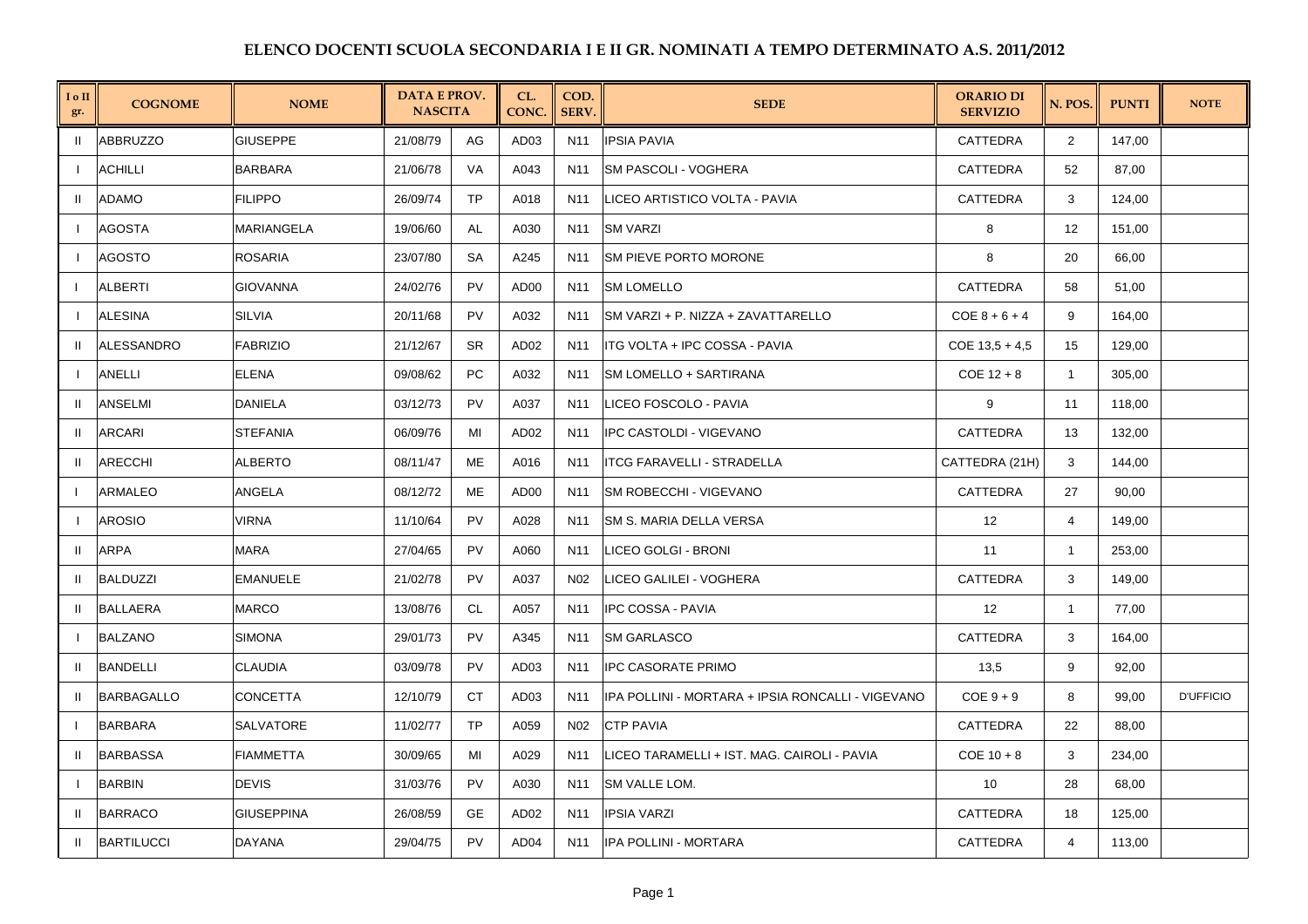| I o II<br>gr. | <b>COGNOME</b>     | <b>NOME</b>      | <b>DATA E PROV.</b><br><b>NASCITA</b> |           | CL.<br>CONC.     | COD.<br><b>SERV.</b> | <b>SEDE</b>                           | <b>ORARIO DI</b><br><b>SERVIZIO</b> | N. POS.      | <b>PUNTI</b> | <b>NOTE</b> |
|---------------|--------------------|------------------|---------------------------------------|-----------|------------------|----------------------|---------------------------------------|-------------------------------------|--------------|--------------|-------------|
| $\mathbf{I}$  | <b>BASCAPE</b>     | <b>GABRIELLA</b> | 13/04/63                              | <b>PV</b> | A345             | N <sub>11</sub>      | <b>SM GODIASCO</b>                    | 12                                  | 13           | 141,00       |             |
|               | <b>BEHNKE</b>      | <b>REGINE</b>    | 21/05/54                              | EE.       | C034             | N11                  | IST. MAG. CAIROLI - PAVIA             | 8                                   | $\mathbf{1}$ | 206,00       |             |
|               | <b>BELLIA</b>      | ALESSANDRO       | 17/03/69                              | <b>CT</b> | AD00             | N11                  | SM BRAMANTE - VIGEVANO                | CATTEDRA                            | 31           | 87,00        |             |
|               | <b>BERGAMASCHI</b> | ANGELA MARIA     | 28/12/69                              | <b>PV</b> | A345             | N <sub>11</sub>      | <b>CTP PAVIA</b>                      | 9                                   | 15           | 133,00       |             |
| $\mathbf{H}$  | <b>BERTINELLI</b>  | FABIO            | 06/06/59                              | <b>PG</b> | A019             | N11                  | <b>ITG VOLTA SERALE - PAVIA</b>       | CATTEDRA                            | 2            | 229,00       |             |
| $\mathbf{u}$  | <b>BERTOLOTTI</b>  | VALENTINA        | 14/01/77                              | <b>PV</b> | AD01             | N <sub>11</sub>      | ITI FARAVELLI - STRADELLA             | <b>CATTEDRA</b>                     | 11           | 110,00       |             |
| $\mathbf{H}$  | <b>BIANCHI</b>     | <b>ELISA</b>     | 28/01/72                              | <b>PV</b> | A051             | N11                  | ILICEO CAIROLI - VIGEVANO             | 10 <sup>°</sup>                     | 6            | 141,00       |             |
| $\mathbf{I}$  | <b>BIANCHI</b>     | KETY             | 14/03/77                              | LU        | AD <sub>00</sub> | N11                  | <b>SM TORREVECCHIA PIA</b>            | CATTEDRA                            | 57           | 58,00        |             |
| $\mathbf{H}$  | <b>BIAZZI</b>      | TATYANA          | 18/09/81                              | <b>CR</b> | A050             | N11                  | IPC CASTOLDI - VIGEVANO               | 12                                  | 26           | 99,00        |             |
| $\mathbf{H}$  | <b>BLITTO</b>      | PATRIZIA         | 12/10/78                              | <b>PV</b> | A048             | N11                  | ITI CARAMUEL - VIGEVANO               | 9                                   | 8            | 71,00        |             |
| -1            | <b>BORDOLANI</b>   | <b>FEDERICA</b>  | 15/09/79                              | <b>PV</b> | A043             | N11                  | <b>SM MEDE</b>                        | $\overline{7}$                      | 74           | 60,00        |             |
|               | <b>BORGHETTI</b>   | CLAUDIA          | 15/12/78                              | <b>PV</b> | AD00             | N11                  | SM RIVANAZZANO + SM PASCOLI - VOGHERA | $COE 9 + 9$                         | 34           | 84,00        |             |
| $\mathbf{I}$  | <b>BORGHI</b>      | ANDREA           | 02/01/74                              | <b>PV</b> | A043             | N11                  | SM LOMELLO + MEDE                     | $COE$ 15 + 3                        | 63           | 77,00        |             |
| - 1           | <b>BORRELLI</b>    | BARBARA          | 24/11/71                              | <b>PV</b> | A345             | N11                  | SM ROBECCHI - VIGEVANO                | 12                                  | 14           | 133,00       | P-TIME      |
| $\mathbf{I}$  | <b>BOSATRA</b>     | <b>MASSIMO</b>   | 11/05/70                              | <b>PV</b> | A043             | N <sub>11</sub>      | <b>SM LANDRIANO</b>                   | 16                                  | 34           | 102,00       |             |
| $\mathbf{I}$  | <b>BOSI</b>        | <b>PAOLA</b>     | 31/12/66                              | AL        | A032             | N11                  | <b>SM PIEVE DEL CAIRO</b>             | 8                                   | 6            | 192.00       |             |
| H.            | <b>BOSONE</b>      | NICOLETTA        | 13/09/66                              | <b>PV</b> | A346             | N02                  | <b>IPSIA CREMONA - PAVIA</b>          | 16                                  | 8            | 179,00       | P-TIME      |
| $\mathbf{I}$  | <b>BOTTIGELLA</b>  | <b>ELENA</b>     | 28/04/77                              | <b>PV</b> | A043             | N <sub>02</sub>      | <b>SM ROBBIO</b>                      | CATTEDRA                            | 35           | 99,00        |             |
|               | <b>BRANZONI</b>    | MANUELA          | 19/11/65                              | <b>PV</b> | A059             | N <sub>02</sub>      | <b>SM MAGHERNO</b>                    | <b>CATTEDRA</b>                     | 11           | 111,00       |             |
|               | <b>BRENGOLA</b>    | LOREDANA         | 09/12/67                              | VE        | A043             | N02                  | <b>SM BELGIOIOSO</b>                  | CATTEDRA                            | 14           | 120,00       |             |
| - 1           | <b>BRIGHENTI</b>   | SILVIA           | 27/01/79                              | MN        | A043             | N11                  | <b>CTP MORTARA</b>                    | <b>CATTEDRA</b>                     | 27           | 111,00       |             |
|               | <b>BRIULOTTA</b>   | SANTI            | 21/05/76                              | TP        | AD <sub>00</sub> | N11                  | <b>SM PASCOLI - VOGHERA</b>           | CATTEDRA                            | 30           | 88,00        |             |
| $\mathbf{I}$  | <b>BROGLIA</b>     | <b>DANIELE</b>   | 14/01/76                              | <b>PV</b> | A028             | N11                  | SM VINCI OSPEDALE + MARCIGNAGO        | $9 + 8$                             | 6            | 140,00       |             |
| - 1           | <b>BUSACCA</b>     | <b>ROBERTA</b>   | 06/02/80                              | ME        | A043             | N11                  | <b>SM GARLASCO</b>                    | 10                                  | 69           | 73,00        |             |
|               | <b>BUTTINI</b>     | <b>MARICA</b>    | 24/09/82                              | LO        | AD00             | N11                  | <b>SM VILLANTERIO</b>                 | <b>CATTEDRA</b>                     | 49           | 66,00        |             |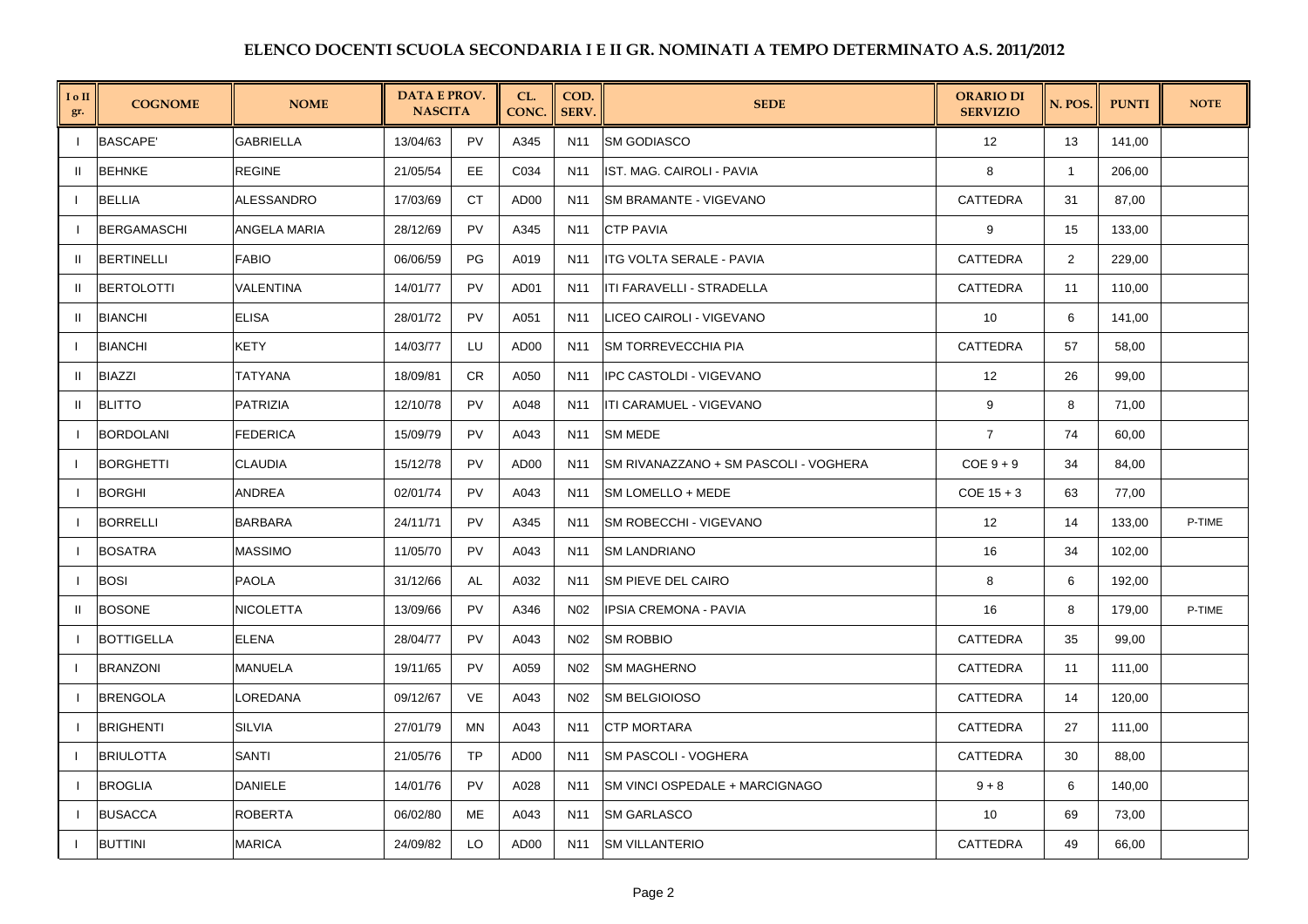| I o II<br>gr. | <b>COGNOME</b>   | <b>NOME</b>       | <b>DATA E PROV.</b><br><b>NASCITA</b> |           | CL.<br>CONC.     | COD.<br><b>SERV</b> | <b>SEDE</b>                            | <b>ORARIO DI</b><br><b>SERVIZIO</b> | N. POS.        | <b>PUNTI</b> | <b>NOTE</b>       |
|---------------|------------------|-------------------|---------------------------------------|-----------|------------------|---------------------|----------------------------------------|-------------------------------------|----------------|--------------|-------------------|
|               | <b>BUZZI</b>     | <b>DANIELA</b>    | 14/07/74                              | PV        | A043             | N11                 | <b>SM BRONI</b>                        | CATTEDRA                            | 20             | 120,00       |                   |
| H             | <b>CABELLA</b>   | <b>EMANUELA</b>   | 16/09/68                              | PV        | A050             | N11                 | ITI MASERATI + ITA GALLINI - VOGHERA   | $COE$ 12 + 6                        | 6 BIS          | 144,00       |                   |
| $\mathbf{I}$  | <b>CABRINI</b>   | <b>DONATELLA</b>  | 02/05/74                              | MI        | A059             | N02                 | <b>SM CASORATE PRIMO</b>               | CATTEDRA                            | 20             | 93,00        |                   |
| $\mathbf{H}$  | <b>CAFFI</b>     | LUISELLA          | 11/08/67                              | PV        | A017             | N11                 | ITG VOLTA CARCERE + IPC COSSA - PAVIA  | $COE$ 11 + 7                        | $\overline{4}$ | 165,00       |                   |
| $\mathbf{I}$  | CALABRESE        | TIZIANO           | 26/01/81                              | <b>SR</b> | AD00             | N11                 | SM BRESSANA + VERRUA                   | $COE$ 13,5 + 4,5                    | 81             | 30,00        |                   |
| $\mathbf{H}$  | <b>CALCIANO</b>  | NICOLETTA         | 16/06/69                              | <b>MT</b> | A346             | N <sub>11</sub>     | ITG VOLTA - SEZ. OSPEDALIERA - PAVIA   | <b>CATTEDRA</b>                     | 3              | 197.00       |                   |
| $\mathbf{H}$  | <b>CAMPARI</b>   | <b>BARBARA</b>    | 24/03/63                              | PV        | A060             | N11                 | <b>ITC EINAUDI - MORTARA</b>           | 8                                   | $\overline{4}$ | 198,00       |                   |
| $\perp$       | <b>CANELLI</b>   | <b>ALESSANDRA</b> | 29/03/73                              | LE        | AD00             | N11                 | <b>SM BELGIOIOSO</b>                   | <b>CATTEDRA</b>                     | 28             | 89,00        |                   |
| $\mathbf{H}$  | <b>CAPUTO</b>    | <b>ANTONIETTA</b> | 20/04/71                              | ME        | AD03             | N11                 | ITI CARDANO - PAVIA                    | CATTEDRA                            | 6              | 111,00       | <b>D'UFFICIO</b>  |
| $\mathbf{H}$  | <b>CAPUTO</b>    | <b>MICHELA</b>    | 14/08/68                              | <b>NA</b> | A029             | N11                 | ITA GALLINI VOGHERA + IPSIA SANNAZZARO | COE 14 +4                           | 9              | 172,00       |                   |
| $\mathbf{I}$  | CARACCIOLO       | <b>FLORIANA</b>   | 12/05/80                              | <b>SR</b> | AD00             | N11                 | <b>SM RIVANAZZANO</b>                  | CATTEDRA                            | 92             | 24,00        |                   |
| $\mathbf{H}$  | CARPANZANO       | <b>DANIELE</b>    | 16/12/72                              | <b>RG</b> | AD01             | N <sub>11</sub>     | <b>IPA POLLINI - MORTARA</b>           | 9                                   | 25             | 79,00        |                   |
| $\mathbf{H}$  | CARPANZANO       | <b>DANIELE</b>    | 16/12/72                              | <b>RG</b> | AD <sub>04</sub> | N11                 | IPA POLLINI - MORTARA                  | 9                                   | 5              | 79,00        | grad. Incrociata  |
| $\mathbf{I}$  | <b>CARUSO</b>    | <b>GIOVANNI</b>   | 03/07/73                              | VA        | A037             | N11                 | LICEO ARTISTICO VOLTA - PAVIA          | CATTEDRA (20H)                      | $\overline{7}$ | 135,00       | <b>RISERVISTA</b> |
|               | CASAGRANDE       | MICHELA           | 25/09/71                              | TN        | A345             | N11                 | <b>SM CILAVEGNA</b>                    | 9                                   | 16             | 132,00       |                   |
| $\mathbf{H}$  | CASALE           | LOREDANA          | 23/06/57                              | <b>PV</b> | A019             | N <sub>11</sub>     | IPSIA CREMONA - PAVIA                  | CATTEDRA (20H)                      | $\mathbf{1}$   | 263,00       |                   |
|               | <b>CASARINI</b>  | ROBERTA           | 07/01/67                              | <b>PV</b> | A043             | N11                 | <b>ISM PONTE NIZZA</b>                 | 12                                  | 54             | 87,00        |                   |
| H             | <b>CASELLA</b>   | <b>ELENA</b>      | 09/01/81                              | PV        | AD01             | N <sub>11</sub>     | IPA POLLINI - MORTARA                  | <b>CATTEDRA</b>                     | 22             | 84,00        |                   |
|               | CASILE           | <b>PASQUALE</b>   | 14/06/73                              | <b>RC</b> | A043             | N02                 | <b>SM CASORATE PRIMO</b>               | CATTEDRA                            | 21             | 118,00       |                   |
|               | <b>CASSINERA</b> | LINDA             | 22/05/63                              | PV        | A345             | N11                 | SM BRAMANTE - VIGEVANO                 | CATTEDRA                            | 6              | 156,00       |                   |
|               | <b>CASSINI</b>   | <b>FABIO</b>      | 12/09/79                              | <b>PV</b> | A030             | N11                 | <b>SM STRADELLA</b>                    | 12                                  | 33             | 54,00        |                   |
| $\mathbf{H}$  | CASTELLANO       | <b>ILARIA</b>     | 07/08/73                              | AG        | A050             | N <sub>11</sub>     | <b>IPA POLLINI - MORTARA</b>           | CATTEDRA                            | 8              | 141,00       |                   |
|               | <b>CASTOLDI</b>  | <b>MARIA</b>      | 10/12/77                              | PV        | A043             | N11                 | SM BEREGUARDO                          | CATTEDRA                            | 17             | 123,00       |                   |
|               | CATENAZZI        | <b>ELISA</b>      | 19/08/81                              | VA        | A043             | N11                 | <b>SM LARDIRAGO</b>                    | 12                                  | 70             | 69,00        |                   |
|               | CATTANEO         | <b>DAVIDE</b>     | 30/09/84                              | PV        | AC77             | N02                 | <b>SM PLANA - VOGHERA</b>              | CATTEDRA                            | 2              | 137,00       |                   |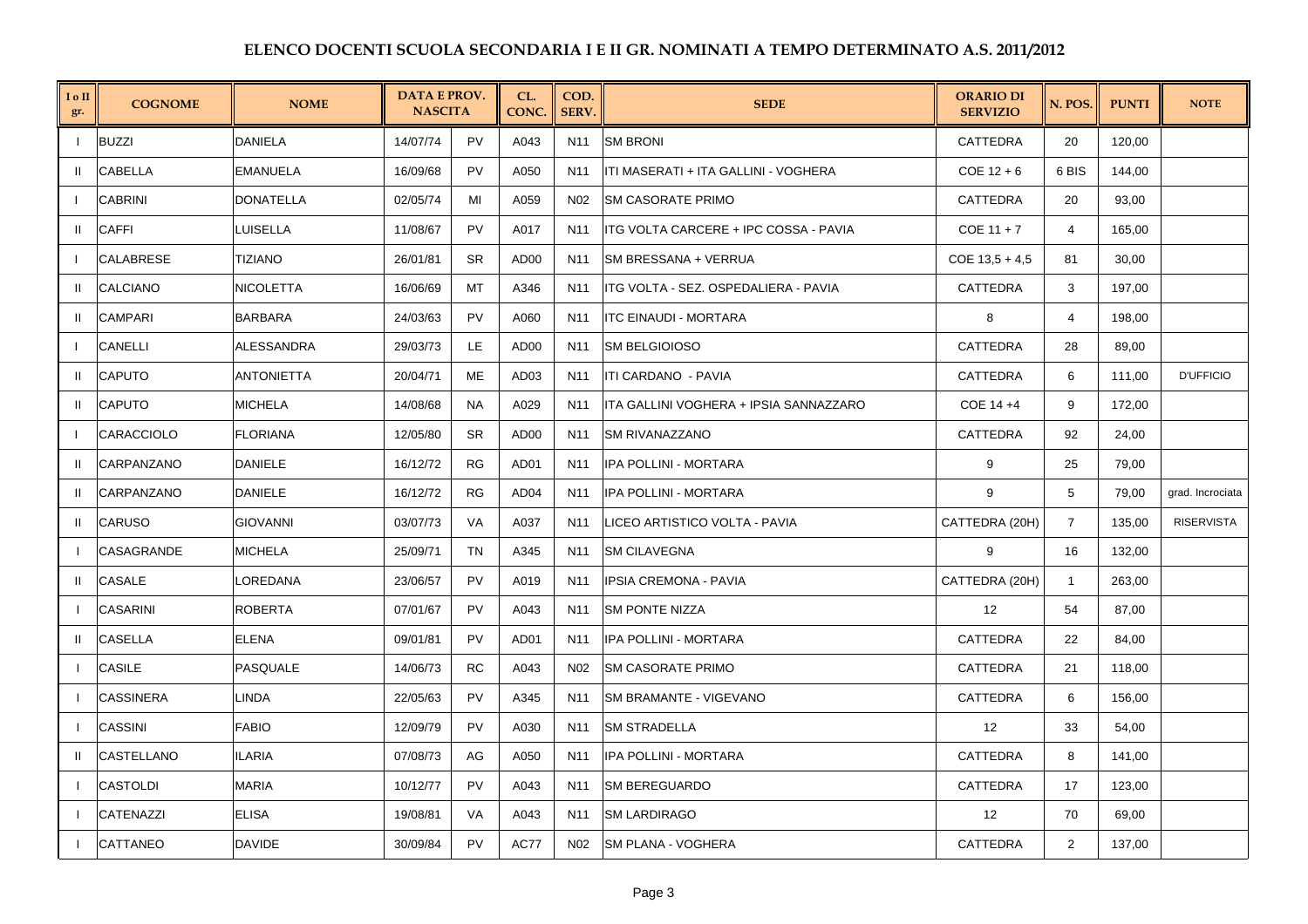| I o II<br>gr. | <b>COGNOME</b>          | <b>NOME</b>      | <b>DATA E PROV.</b><br><b>NASCITA</b> |           | CL.<br>CONC.     | COD.<br>SERV.   | <b>SEDE</b>                                 | <b>ORARIO DI</b><br><b>SERVIZIO</b> | N. POS.        | <b>PUNTI</b> | <b>NOTE</b>      |
|---------------|-------------------------|------------------|---------------------------------------|-----------|------------------|-----------------|---------------------------------------------|-------------------------------------|----------------|--------------|------------------|
| $\mathbf{I}$  | CATTANEO                | <b>MAURO</b>     | 11/01/77                              | PV        | A059             | N02             | <b>SM CASORATE PRIMO</b>                    | CATTEDRA                            | 18             | 95,00        |                  |
| $\mathbf{H}$  | <b>CAVIGLIANI</b>       | <b>BENEDETTA</b> | 10/11/81                              | PV        | AD <sub>02</sub> | N11             | <b>IPC CASTOLDI - VIGEVANO</b>              | CATTEDRA                            | 33             | 98,00        |                  |
|               | <b>CENTI PIZZUTILLI</b> | <b>ARIANNA</b>   | 12/04/78                              | AQ        | A043             | N11             | <b>SM BELGIOIOSO</b>                        | CATTEDRA                            | 40             | 97,00        |                  |
|               | <b>CERIOLI</b>          | LILIANA          | 26/01/81                              | MI        | AD <sub>00</sub> | N11             | <b>SM LANDRIANO</b>                         | CATTEDRA                            | 32             | 84,00        |                  |
| Ш             | <b>CHIESA</b>           | PAOLA MARIA      | 12/09/79                              | PV        | A050             | N11             | <b>ITCG FARAVELLI - STRADELLA</b>           | 12                                  | 15             | 119,00       |                  |
| -II           | <b>CIGNOLI</b>          | <b>FRANCESCA</b> | 24/11/75                              | PV        | A037             | N <sub>11</sub> | LICEO COPERNICO - PAVIA                     | <b>CATTEDRA</b>                     | 9              | 127.00       |                  |
|               | <b>CINQUETTI</b>        | SIMONE LUCA      | 24/04/82                              | PV        | AD <sub>00</sub> | N11             | <b>ISM VIDIGULFO + LANDRIANO</b>            | $COE 9 + 9$                         | 53             | 61,00        |                  |
| -1            | <b>CIVALLERO</b>        | <b>DANIELA</b>   | 07/06/82                              | PV        | AD00             | N11             | <b>SM GAMBOLO'</b>                          | CATTEDRA                            | 54             | 60,00        |                  |
| -II           | <b>CIVARDI</b>          | <b>CHIARA</b>    | 27/02/75                              | PV        | A051             | N11             | LICEO BRONI + LICEO GALILEI - VOGHERA       | $8 + 8$                             | 3              | 156,00       |                  |
|               | <b>CODARA</b>           | LORENZA          | 05/05/76                              | PV        | A245             | N11             | <b>SM MIRADOLO TERME</b>                    | 12                                  | 10             | 103,00       | P-TIME           |
| $\mathbf{H}$  | <b>COLOMBI</b>          | <b>BENIAMINO</b> | 01/03/65                              | PV        | A047             | N <sub>11</sub> | <b>IPSIA STRADELLA</b>                      | <b>CATTEDRA</b>                     | $\overline{1}$ | 166,00       |                  |
|               | <b>CONTINI</b>          | <b>CHIARA</b>    | 06/06/71                              | PV        | A345             | N11             | <b>SM CANNETO</b>                           | 12                                  | 9              | 156,00       |                  |
| $\mathbf{I}$  | <b>CORDONI</b>          | <b>DANIELA</b>   | 18/01/78                              | PV        | A059             | N <sub>02</sub> | <b>SM CHIGNOLO PO</b>                       | CATTEDRA                            | 10             | 112,00       |                  |
| $\mathbf{I}$  | <b>COSMA</b>            | <b>SABRINA</b>   | 13/07/76                              | LE.       | AD00             | N11             | ISM ANGELINI - PAVIA + PLANA - VOGHERA      | $COE 9 + 9$                         | 56             | 59,00        |                  |
| $\mathbf{H}$  | <b>CRISTIANI</b>        | <b>GIOVANNI</b>  | 08/03/55                              | PV        | A019             | N11             | <b>IPC COSSA - PAVIA</b>                    | CATTEDRA                            | 7              | 167,00       |                  |
| -II           | <b>CRISTINA</b>         | <b>MANUELA</b>   | 21/03/57                              | PV        | A050             | N <sub>11</sub> | IPSIA SANNAZZARO + IPC MARAGLIANO - VOGHERA | $COE$ 17 + 2                        | 9              | 137,00       |                  |
|               | <b>CRITELLI</b>         | <b>ITALO</b>     | 16/05/64                              | CZ        | AD00             | N02             | <b>SM VALLE LOM.</b>                        | CATTEDRA                            | 21             | 101,00       |                  |
| Ш             | <b>CUOMO</b>            | <b>MAFALDA</b>   | 13/05/75                              | <b>SA</b> | AD <sub>04</sub> | N11             | <b>IPA POLLINI - MORTARA</b>                | 9                                   | 9              | 70,00        | grad. Incrociata |
| H.            | <b>CUOMO</b>            | <b>MAFALDA</b>   | 13/05/75                              | <b>SA</b> | AD <sub>02</sub> | N11             | <b>IPA POLLINI - MORTARA</b>                | 9                                   | 38             | 70,00        |                  |
|               | <b>CUSA</b>             | <b>GIOVANNA</b>  | 16/03/73                              | PV        | A030             | N11             | ISM CASORATI - PAVIA                        | CATTEDRA                            | 13             | 151,00       |                  |
| - 1           | <b>CUTTONE</b>          | CARMELA          | 24/10/59                              | ME        | A059             | N11             | <b>SM GROPELLO</b>                          | 12                                  | 44             | 23,00        |                  |
| -II           | <b>DABUSTI</b>          | <b>CHIARA</b>    | 31/08/79                              | PV        | AD <sub>02</sub> | N11             | <b>IPSIA VARZI</b>                          | CATTEDRA                            | 19             | 119,00       |                  |
|               | <b>D'AMBROS</b>         | <b>ELENA</b>     | 16/10/68                              | VI        | A030             | N11             | <b>SM GODIASCO</b>                          | 8                                   | 17             | 112,00       |                  |
| H.            | <b>D'ANIELLO</b>        | ANGELA           | 20/09/76                              | <b>NA</b> | AD01             | N11             | IPSIA CALVI - VOGHERA                       | CATTEDRA                            | 10             | 110,00       |                  |
|               | <b>D'ANIELLO</b>        | TIZIANA          | 06/05/78                              | <b>NA</b> | AD <sub>00</sub> | N11             | <b>SM VILLANTERIO + MAGHERNO</b>            | $COE 9 + 9$                         | 76             | 30,00        |                  |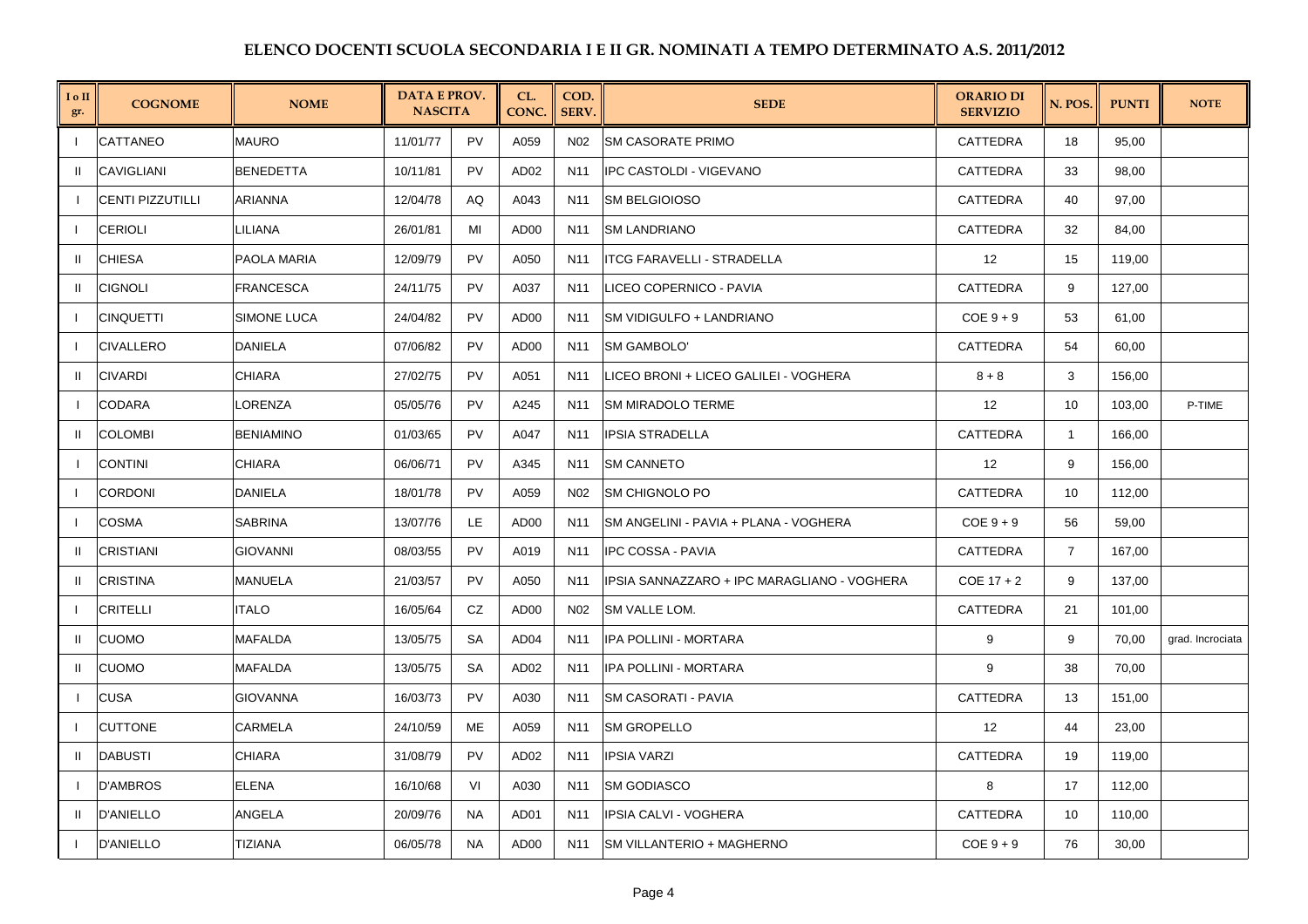| I o II<br>gr. | <b>COGNOME</b>      | <b>NOME</b>            | <b>DATA E PROV.</b><br><b>NASCITA</b> |           | CL.<br>CONC.     | COD.<br>SERV.   | <b>SEDE</b>                               | <b>ORARIO DI</b><br><b>SERVIZIO</b> | N. POS.                 | <b>PUNTI</b> | <b>NOTE</b>      |
|---------------|---------------------|------------------------|---------------------------------------|-----------|------------------|-----------------|-------------------------------------------|-------------------------------------|-------------------------|--------------|------------------|
| $\mathbf{H}$  | <b>DE BONIS</b>     | SANDRO                 | 08/10/69                              | <b>CS</b> | AD <sub>04</sub> | N11             | <b>IPC COSSA - PAVIA</b>                  | 13,5                                | $\overline{7}$          | 73,00        | grad. Incrociata |
| Ш             | <b>DE BONIS</b>     | <b>SANDRO</b>          | 08/10/69                              | <b>CS</b> | AD <sub>02</sub> | N <sub>11</sub> | <b>IPSIA CREMONA - PAVIA</b>              | 4,5                                 | 37                      | 73,00        |                  |
| $\mathbf{H}$  | DE CICCO            | <b>GIUSEPPINA</b>      | 17/05/66                              | TO        | A029             | N11             | LICEO CAIROLI + IPSIA RONCALLI - VIGEVANO | $8 + 8$                             | $\overline{\mathbf{4}}$ | 138,00       |                  |
|               | DE ROSA             | <b>ANTONIO</b>         | 07/07/69                              | PV        | A028             | N <sub>02</sub> | SM BRAMANTE - VIGEVANO + GAMBOLO'         | $COE$ 16 + 2                        | 14                      | 95,00        |                  |
|               | <b>DE SANTIS</b>    | CHIARA                 | 08/05/77                              | PV        | A043             | N11             | SM BRAMANTE - VIGEVANO                    | CATTEDRA                            | 13                      | 126,00       |                  |
| $\mathbf{I}$  | DE VITO             | <b>ANTONIO</b>         | 30/04/76                              | LE.       | AD00             | N <sub>11</sub> | <b>SM LARDIRAGO</b>                       | <b>CATTEDRA</b>                     | 23                      | 93,00        |                  |
|               | <b>DELLA SALA</b>   | <b>SILVIA</b>          | 13/11/80                              | PV        | A050             | N11             | <b>IPSIA VARZI</b>                        | 11                                  | 22                      | 106,00       |                  |
|               | DELL'ACQUA          | <b>STEFANO</b>         | 12/07/75                              | MI        | A043             | N11             | <b>SM CERTOSA</b>                         | 13                                  | 29                      | 111,00       |                  |
| $\mathbf{H}$  | <b>DENICOLAI</b>    | LUISELLA               | 05/10/59                              | PV        | A048             | N11             | ITG VOLTA SERALE - PAVIA                  | 9                                   | 6                       | 73,00        |                  |
| $\mathbf{H}$  | <b>DEZZA</b>        | ANTONELLA              | 11/05/70                              | <b>PV</b> | AD <sub>02</sub> | N <sub>11</sub> | <b>ITI STRADELLA</b>                      | CATTEDRA                            | 10                      | 133,00       |                  |
| $\mathbf{H}$  | <b>DI CAMPLI</b>    | <b>FRANCESCA</b>       | 14/03/75                              | <b>CH</b> | AD01             | N11             | <b>IPSIA VARZI</b>                        | CATTEDRA                            | 13                      | 102,00       |                  |
|               | <b>DI GUGLIELMO</b> | <b>PAOLA</b>           | 07/03/72                              | PV        | A043             | N11             | <b>SM ROBECCHI - VIGEVANO</b>             | CATTEDRA                            | 51                      | 87,00        |                  |
|               | <b>DI LORENZO</b>   | <b>DEBORA</b>          | 13/04/70                              | FG        | A028             | N11             | <b>SM VARZI</b>                           | 8                                   | 9                       | 117,00       |                  |
|               | DI NUNNO            | <b>MARIA TOMMASINA</b> | 11/04/79                              | BT        | A043             | N11             | SM PASCOLI - VOGHERA                      | CATTEDRA                            | 36                      | 99,00        |                  |
| $\mathbf{H}$  | <b>DI PLECO</b>     | ANNA                   | 22/10/65                              | PE        | A246             | N <sub>11</sub> | IPC CASTOLDI + ITCG CASALE - VIGEVANO     | $COE$ 13 + 6                        | $\overline{4}$          | 142,00       |                  |
|               | <b>DI RIENZO</b>    | SANTINA                | 03/03/63                              | <b>CB</b> | A345             | N11             | SM ANGELINI - PAVIA                       | 9                                   | $\overline{7}$          | 156.00       | P-TIME           |
| $\mathbf{H}$  | <b>DOTTI</b>        | <b>EMANUELE</b>        | 01/12/75                              | BG        | A037             | N11             | LICEO OMODEO - MORTARA                    | 9                                   | 8                       | 129,00       |                  |
| $\mathbf{I}$  | <b>DUMA</b>         | LAURA                  | 07/12/72                              | LE        | AD01             | N11             | IST. MAG. CAIROLI - PAVIA                 | 13,5                                | 6                       | 114,00       |                  |
| $\mathbf{I}$  | <b>ERCOLANO</b>     | MARISA                 | 13/07/75                              | <b>NA</b> | AD <sub>00</sub> | N <sub>11</sub> | <b>SM DORNO</b>                           | <b>CATTEDRA</b>                     | 24                      | 93,00        |                  |
| $\mathbf{I}$  | <b>FALBO</b>        | SILVIA NATALINA        | 30/12/77                              | PV        | AD00             | N11             | <b>SM PINAROLO</b>                        | CATTEDRA                            | 22                      | 96,00        |                  |
| $\mathbf{H}$  | <b>FALDUZZA</b>     | ROSAMARIA              | 21/10/73                              | CL        | A029             | N <sub>11</sub> | ITI MASERATI - VOGHERA                    | 14                                  | 12                      | 143,00       |                  |
|               | <b>FARINA</b>       | KATIA                  | 24/04/74                              | PV        | AD00             | N11             | <b>SM GROPELLO + DORNO</b>                | $COE$ 13,5 + 4,5                    | 47                      | 69,00        |                  |
| $\mathbf{H}$  | <b>FARINA</b>       | <b>MAURIZIO</b>        | 26/04/67                              | PV        | A029             | N11             | <b>IPSIA SANNAZZARO</b>                   | 8                                   | 10                      | 159,00       |                  |
| $\mathbf{I}$  | <b>FARINI</b>       | <b>SALVATORE</b>       | 28/10/70                              | PA        | A034             | N <sub>02</sub> | <b>IPSIA STRADELLA</b>                    | <b>CATTEDRA</b>                     | 3                       | 72,00        |                  |
| $\mathbf{I}$  | <b>FASANO</b>       | PAOLO                  | 20/03/68                              | <b>PV</b> | AD <sub>04</sub> | N <sub>11</sub> | IPA POLLINI - MORTARA                     | <b>CATTEDRA</b>                     | 3                       | 114,00       |                  |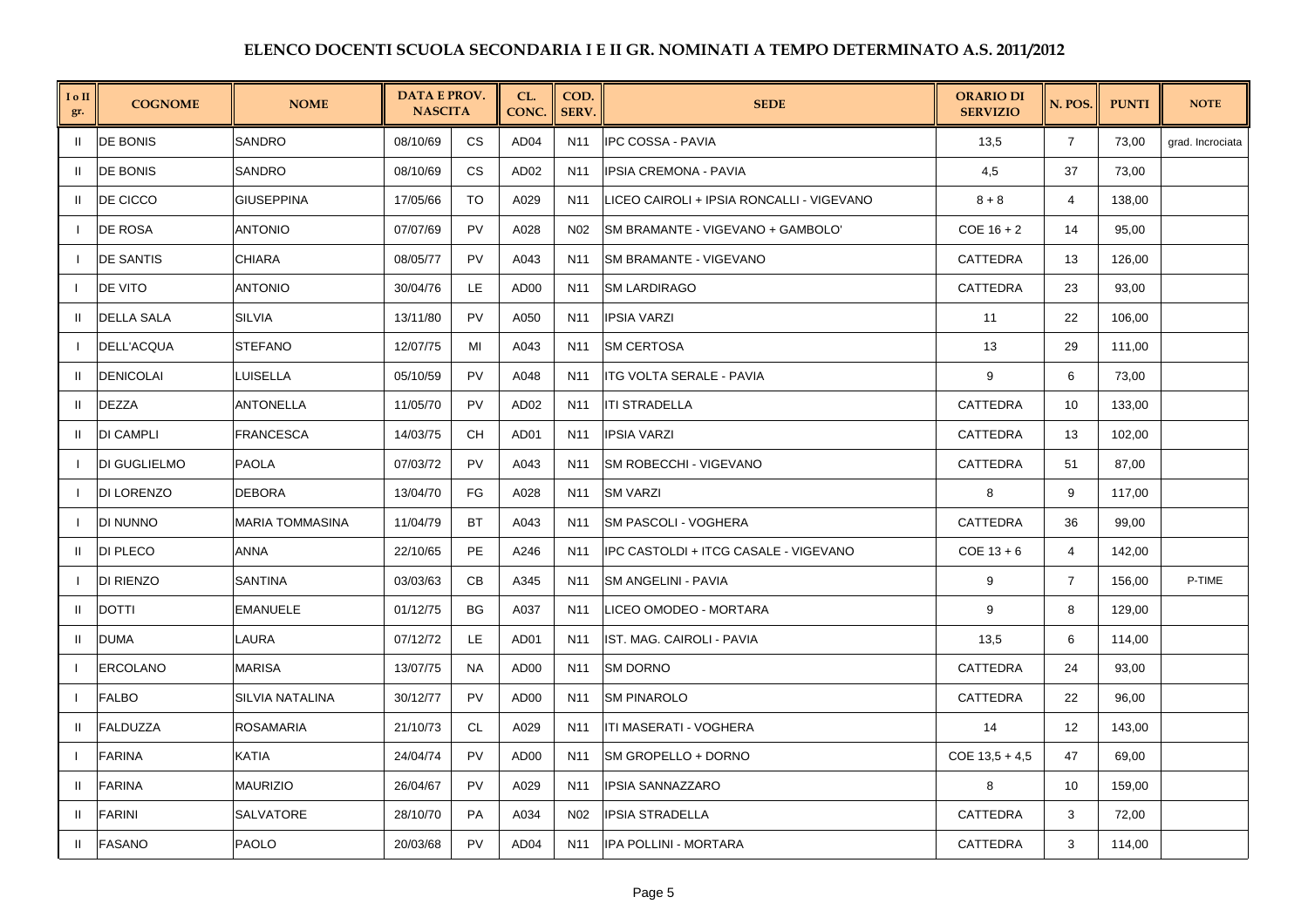| I o II<br>gr. | <b>COGNOME</b>      | <b>NOME</b>          | <b>DATA E PROV.</b><br><b>NASCITA</b> |           | CL.<br>CONC.     | COD.<br><b>SERV.</b> | <b>SEDE</b>                     | <b>ORARIO DI</b><br><b>SERVIZIO</b> | N. POS.        | <b>PUNTI</b> | <b>NOTE</b> |
|---------------|---------------------|----------------------|---------------------------------------|-----------|------------------|----------------------|---------------------------------|-------------------------------------|----------------|--------------|-------------|
| $\mathbf{H}$  | <b>FASSIN</b>       | <b>GIOVANNI</b>      | 08/09/70                              | <b>SO</b> | AD <sub>02</sub> | N11                  | IPA POLLINI - MORTARA           | <b>CATTEDRA</b>                     | 27             | 110,00       |             |
|               | <b>FATO</b>         | TIZIANA              | 30/08/74                              | MI        | A043             | N02                  | <b>SM CILAVEGNA</b>             | CATTEDRA                            | 33             | 103,00       |             |
| $\mathbf{I}$  | <b>FAZIO</b>        | LOREDANA             | 24/07/71                              | <b>SR</b> | A043             | N11                  | SM ROBECCHI - VIGEVANO          | <b>CATTEDRA</b>                     | 55             | 86,00        |             |
|               | <b>FAZIO</b>        | SALVATORE            | 04/12/78                              | CT.       | A028             | N11                  | <b>SM MIRADOLO TERME</b>        | 12                                  | 15             | 93,00        |             |
| $\mathbf{H}$  | <b>FEDERICO</b>     | DAVIDE               | 11712/74                              | <b>TP</b> | A018             | N11                  | LICEO ARTISTICO VOLTA - PAVIA   | 16                                  | 6              | 95,00        |             |
| $\mathbf{I}$  | <b>FERRANTE</b>     | <b>ANTONIO</b>       | 17/02/72                              | CL        | A043             | N11                  | <b>SM ANGELINI - PAVIA</b>      | <b>CATTEDRA</b>                     | 18             | 122,00       |             |
| H.            | <b>FERRARI</b>      | <b>SILVIA</b>        | 18/09/64                              | <b>PV</b> | A061             | N11                  | LICEO CAIROLI - VIGEVANO        | $\overline{7}$                      | $\overline{2}$ | 141,00       |             |
| $\mathbf{I}$  | <b>FERRARI</b>      | <b>SILVIA</b>        | 10/10/79                              | PV        | AD <sub>00</sub> | N11                  | <b>SM PLANA - VOGHERA</b>       | <b>CATTEDRA</b>                     | 15             | 109,00       |             |
|               | <b>FERRARI</b>      | VALERIA              | 26/04/73                              | <b>PV</b> | AD00             | N11                  | <b>SM BELGIOIOSO</b>            | <b>CATTEDRA</b>                     | 18             | 108,00       |             |
| $\mathbf{H}$  | <b>FERRARIS</b>     | PIER GIUSEPPE        | 12/03/71                              | <b>PV</b> | A017             | N11                  | <b>IPC COSSA - PAVIA</b>        | $\overline{7}$                      | 6              | 151,00       |             |
| $\mathbf{u}$  | <b>FERRI</b>        | <b>ELISABETTA</b>    | 02/12/66                              | PV        | A346             | N <sub>11</sub>      | <b>IPSIA STRADELLA</b>          | 16                                  | 18             | 132,00       |             |
|               | <b>FERRONI</b>      | <b>GLORIA</b>        | 05/06/72                              | <b>PV</b> | A345             | N11                  | <b>SM ROBBIO</b>                | 12                                  | 22             | 117,00       |             |
| $\mathbf{H}$  | <b>FIORI</b>        | <b>GUIDO</b>         | 12/06/66                              | <b>PV</b> | A017             | N11                  | <b>ITG VOLTA SERALE - PAVIA</b> | CATTEDRA                            | 2              | 182,00       |             |
| $\mathbf{u}$  | <b>FLORAMO</b>      | CARMELO              | 12/08/78                              | ME        | AD <sub>02</sub> | N11                  | <b>IPA POLLINI - MORTARA</b>    | <b>CATTEDRA</b>                     | 25             | 112,00       |             |
|               | <b>FOGAROLO</b>     | <b>LUCA MARIO</b>    | 18/04/69                              | <b>PV</b> | A032             | N11                  | SM BRAMANTE - VIGEVANO          | 14                                  | 5              | 196,00       |             |
| $\mathbf{I}$  | <b>FONDACCI</b>     | SIMONA               | 19/05/70                              | <b>RM</b> | A043             | N <sub>11</sub>      | SM PALESTRO + ROBBIO            | $COE$ 12 + 6                        | 76             | 56,00        |             |
|               | <b>FONTANA</b>      | KATIA                | 08/05/79                              | <b>PV</b> | A059             | N02                  | SM P.P. MORONE + CORTEOLONA     | $COE$ 12 + 6                        | 14             | 108,00       |             |
| $\mathbf{H}$  | <b>FOPPIANI</b>     | <b>CRISTINA</b>      | 14/07/72                              | <b>PV</b> | A246             | N11                  | IPA POLLINI - MORTARA           | CATTEDRA                            | 5              | 141,00       |             |
| H.            | <b>FORTI</b>        | <b>PAOLA</b>         | 12/12/74                              | <b>PV</b> | AD <sub>03</sub> | N <sub>11</sub>      | <b>IPSIA CALVI - VOGHERA</b>    | 13,5                                | 10             | 81,00        |             |
| Ш             | <b>FORTI</b>        | PAOLA                | 12/12/74                              | PV        | AD03             | N11                  | <b>IPC MARAGLIANO - VOGHERA</b> | 4,5                                 | 10             | 81,00        |             |
| - 1           | <b>FRANCESCHINI</b> | SARA                 | 23/07/76                              | <b>TN</b> | A043             | N <sub>11</sub>      | SM S. MARTINO SICC.             | CATTEDRA                            | 15             | 126,00       |             |
|               | <b>FRANCHINO</b>    | NADA ANGELA          | 06/12/72                              | EN        | A033             | N02                  | SM CORTEOLONA + P.P. MORONE     | $COE$ 14 + 4                        | 4              | 102,00       |             |
| H.            | <b>FRANCHIOLI</b>   | <b>MARINA TERESA</b> | 05/03/66                              | <b>PV</b> | A076             | N11                  | IPC CASTOLDI - VIGEVANO         | 11                                  | $\mathbf{1}$   | 128,00       |             |
| H.            | <b>FRANCO</b>       | <b>CLAUDIA</b>       | 15/11/66                              | <b>BN</b> | A017             | N11                  | IPC COSSA - PAVIA               | <b>CATTEDRA</b>                     | $\overline{7}$ | 137,00       |             |
| $\mathbf{H}$  | <b>FRANZINI</b>     | <b>STEFANIA</b>      | 07/09/76                              | <b>PV</b> | A018             | N <sub>11</sub>      | LICEO ARTISTICO VOLTA - PAVIA   | 16                                  | 4              | 124,00       |             |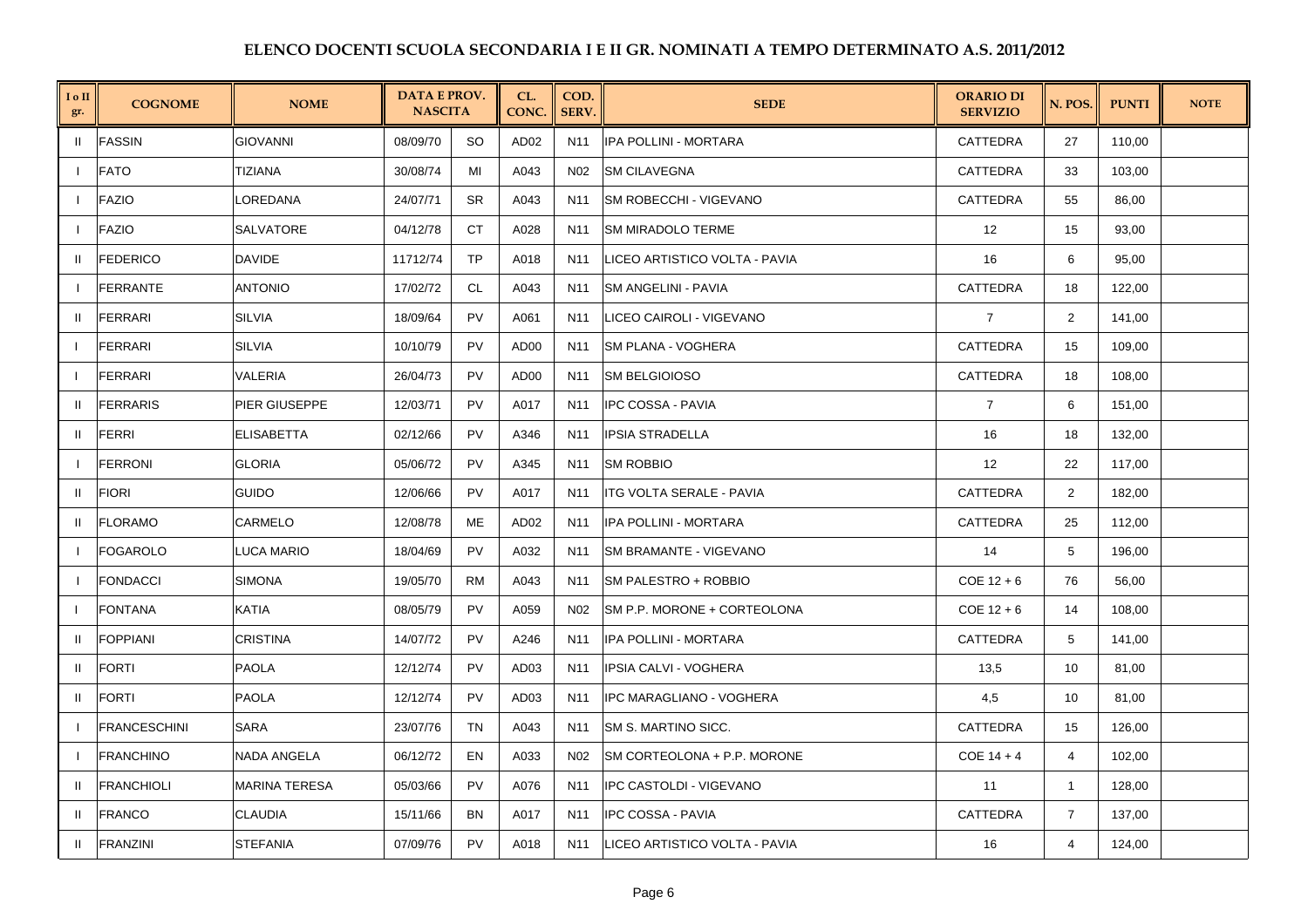| I o II<br>gr. | <b>COGNOME</b>     | <b>NOME</b>        | <b>DATA E PROV.</b><br><b>NASCITA</b> |            | CL.<br>CONC.     | COD.<br><b>SERV</b> | <b>SEDE</b>                                       | <b>ORARIO DI</b><br><b>SERVIZIO</b> | N. POS.        | <b>PUNTI</b> | <b>NOTE</b>       |
|---------------|--------------------|--------------------|---------------------------------------|------------|------------------|---------------------|---------------------------------------------------|-------------------------------------|----------------|--------------|-------------------|
| -II           | <b>FRANZINI</b>    | <b>STEFANIA</b>    | 07/09/76                              | <b>PV</b>  | A018             | N <sub>11</sub>     | LICEO ARTISTICO VOLTA - PAVIA                     | 2                                   | 4              | 124.00       | <b>D'UFFICIO</b>  |
|               | FRASCAROLO         | PATRIZIA           | 10/11/70                              | <b>PV</b>  | A059             | N11                 | <b>SM CASSOLNOVO</b>                              | 12                                  | 39             | 30,00        |                   |
| $\mathbf{H}$  | <b>FRASSONE</b>    | ANDREA             | 06/11/70                              | <b>PV</b>  | A038             | N <sub>11</sub>     | IPA POLLINI - MORTARA                             | 10                                  | $\overline{7}$ | 67,00        |                   |
| -II           | <b>FREGA</b>       | <b>MARIA</b>       | 10/07/79                              | BA         | AD <sub>02</sub> | N <sub>11</sub>     | IPSIA CREMONA - PAVIA + ITI FARAVELLI - STRADELLA | $COE9 + 9$                          | 46             | 53,00        | <b>D'UFFICIO</b>  |
| $\mathbf{H}$  | <b>FRIGERIO</b>    | SILVANA            | 20/07/52                              | BG         | A019             | N11                 | ITC BORDONI + ITI CARDANO - PAVIA                 | $11 + 6$                            | 5              | 184,00       | <b>RISERVISTA</b> |
| -II           | <b>FUSCO</b>       | <b>SERGIO</b>      | 02/07/55                              | <b>CE</b>  | A029             | N <sub>02</sub>     | IPSIA CREMONA + IPC COSSA - PAVIA                 | $COE$ 14 + 4                        | 2              | 397.00       |                   |
| Ш.            | GALLO              | RAFFAELLA          | 30/07/67                              | SR         | A036             | N11                 | IPA POLLINI - MORTARA                             | CATTEDRA (20H)                      | 2              | 173,00       |                   |
| $\mathbf{H}$  | <b>GANDOLFI</b>    | ILARIA             | 07/08/74                              | <b>PV</b>  | A037             | N <sub>11</sub>     | LICEO COPERNICO - PAVIA                           | CATTEDRA                            | $\overline{4}$ | 143,00       |                   |
| -II           | <b>GARGIULO</b>    | <b>ROSITA</b>      | 30/10/81                              | <b>NA</b>  | A071             | N11                 | <b>ITI STRADELLA</b>                              | 9                                   | 2              | 77,00        |                   |
| $\mathbf{H}$  | <b>GARGIULO</b>    | <b>ROSITA</b>      | 30/10/81                              | <b>NA</b>  | A071             | N11                 | <b>ITI CARDANO - PAVIA</b>                        | 9                                   | 2              | 77,00        |                   |
| $\mathbf{I}$  | <b>GATTI</b>       | MARIANGELA         | 05/03/65                              | <b>PV</b>  | AD00             | N <sub>11</sub>     | <b>SM TROMELLO</b>                                | <b>CATTEDRA</b>                     | 45             | 72,00        |                   |
| Ш.            | <b>GATTI</b>       | PAOLA              | 24/09/69                              | PV         | A038             | N11                 | <b>IPSIA SANNAZZARO</b>                           | 9                                   | 2              | 126,00       |                   |
| Ш             | GE                 | <b>RICCARDO</b>    | 04/08/72                              | <b>PV</b>  | A029             | N <sub>11</sub>     | IPA POLLINI - MORTARA                             | CATTEDRA                            | 11             | 153,00       |                   |
| $\mathbf{I}$  | <b>GENNARI</b>     | <b>MARIA ELENA</b> | 27/12/78                              | TA         | AD00             | N <sub>11</sub>     | <b>SM BRAMANTE - VIGEVANO</b>                     | <b>CATTEDRA</b>                     | 43             | 76,00        |                   |
| $\mathbf{H}$  | <b>GENNARO</b>     | <b>GIUSEPPINA</b>  | 27/04/62                              | PV         | A060             | N <sub>11</sub>     | LICEO CAIROLI - VIGEVANO                          | 17                                  | 3              | 207,00       |                   |
| $\mathbf{H}$  | <b>GERACE</b>      | <b>GIROLAMA</b>    | 19/04/69                              | <b>RC</b>  | A049             | N <sub>11</sub>     | <b>LICEO BRONI</b>                                | <b>CATTEDRA</b>                     | $\overline{7}$ | 133,00       |                   |
|               | <b>GERARDI</b>     | <b>MARCO</b>       | 25/04/66                              | LE.        | A028             | N11                 | <b>SM CASSOLNOVO</b>                              | 16                                  | 21             | 61,00        | <b>D'UFFICIO</b>  |
|               | <b>GIANNATEMPO</b> | <b>ROSA</b>        | 26/02/75                              | FG         | AD00             | N <sub>11</sub>     | <b>SM SANNAZZARO</b>                              | CATTEDRA                            | 17             | 108,00       |                   |
| $\mathbf{H}$  | <b>GISOTTI</b>     | <b>MARIANGELA</b>  | 20/06/78                              | <b>BA</b>  | A037             | N <sub>11</sub>     | LICEO GOLGI - BRONI                               | 15                                  | 14             | 103,00       |                   |
|               | <b>GIUNTI</b>      | <b>ALESSANDRA</b>  | 20/02/82                              | FG         | AD00             | N11                 | SM ROBECCHI - VIGEVANO                            | 13,5                                | 46             | 70,00        |                   |
|               | <b>GORGONI</b>     | <b>STEFANIA</b>    | 06/03/78                              | <b>NMI</b> | A043             | N02                 | <b>SM MIRADOLO TERME</b>                          | <b>CATTEDRA</b>                     | 37             | 99,00        |                   |
| H             | <b>GORNATI</b>     | <b>MICHAELA</b>    | 18/10/76                              | <b>PV</b>  | A050             | N <sub>02</sub>     | IPA POLLINI - MORTARA                             | 14                                  | 4              | 150,00       | P-TIME            |
|               | <b>GRANZIERA</b>   | <b>GIGLIOLA</b>    | 15/08/73                              | VC         | <b>AJ77</b>      | N02                 | <b>SM MORTARA</b>                                 | 12                                  | $\mathbf{1}$   | 223,75       | P-TIME            |
| -II           | <b>GRECO</b>       | <b>STEFANIA</b>    | 12/03/75                              | BA         | AD <sub>02</sub> | N <sub>11</sub>     | LICEO OMODEO + IPA POLLINI - MORTARA              | $COE 9 + 9$                         | 30             | 100,00       |                   |
| Ш             | <b>GUAZZONI</b>    | <b>SIMONE</b>      | 25/09/72                              | <b>PV</b>  | A037             | N <sub>11</sub>     | LICEO FOSCOLO - PAVIA                             | 9                                   | 6              | 137,00       | P-TIME            |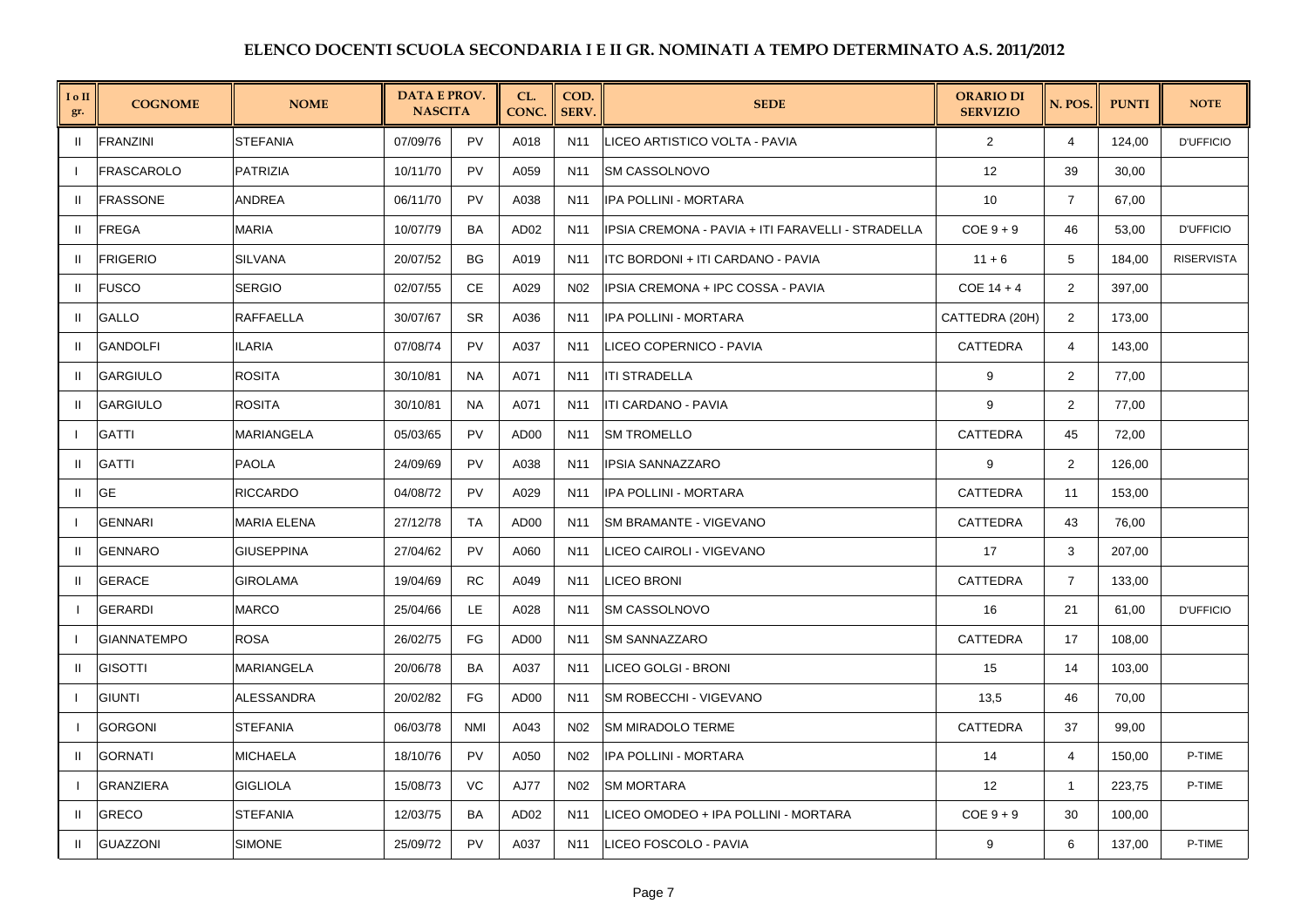| I o II<br>gr.            | <b>COGNOME</b>    | <b>NOME</b>        | <b>DATA E PROV.</b><br><b>NASCITA</b> |           | CL.<br>CONC.     | COD.<br>SERV.   | <b>SEDE</b>                                | <b>ORARIO DI</b><br><b>SERVIZIO</b> | N. POS.        | <b>PUNTI</b> | <b>NOTE</b>                     |
|--------------------------|-------------------|--------------------|---------------------------------------|-----------|------------------|-----------------|--------------------------------------------|-------------------------------------|----------------|--------------|---------------------------------|
| - 1                      | <b>GUERCIOTTI</b> | <b>MARIELLA</b>    | 22/01/61                              | MI        | AJ77             | N <sub>11</sub> | <b>SM CASORATI - PAVIA</b>                 | 6                                   | 3              | 122,10       | P-TIME                          |
|                          | <b>GUERRA</b>     | <b>GIORGIO</b>     | 02/02/76                              | AL        | A043             | N02             | <b>SM POMETO</b>                           | CATTEDRA (20H)                      | 42             | 93,00        |                                 |
| $\mathbf{I}$             | <b>GUERRA</b>     | <b>ROSANNA</b>     | 31/08/75                              | <b>PV</b> | A043             | N11             | <b>SM BRAMANTE - VIGEVANO</b>              | CATTEDRA                            | 60             | 80,00        |                                 |
| $\mathbf{u}$             | <b>GUIDARINI</b>  | <b>CHIARA</b>      | 02/07/76                              | MI        | AD01             | N <sub>11</sub> | <b>ITCG CASALE - VIGEVANO</b>              | CATTEDRA                            | 20             | 87,00        |                                 |
| $\mathbf{H}$             | <b>IACOPETTA</b>  | <b>CLAUDIO</b>     | 21/03/69                              | EE        | A019             | N11             | <b>ITCG CASALE - VIGEVANO</b>              | CATTEDRA                            | 14             | 102,00       |                                 |
| $\mathbf{H}$             | <b>ILARDO</b>     | ROSSELLA MARIA     | 18/10/72                              | CA        | AD01             | N <sub>11</sub> | IST. MAG. CAIROLI - PAVIA                  | 9                                   | 13             | 62,00        | D'UFFICIO -<br>grad. incrociata |
| $\mathbf{H}$             | <b>ILARDO</b>     | ROSSELLA MARIA     | 18/10/72                              | CA        | AD <sub>03</sub> | N11             | ITI MASERATI - VOGHERA                     | 9                                   | 15             | 62,00        | <b>D'UFFICIO</b>                |
| $\mathbf{H}$             | <b>INDELICATO</b> | <b>GIAN FRANCO</b> | 07/04/57                              | <b>PV</b> | A029             | N11             | ITI MASERATI - VOGHERA                     | 4                                   | 8              | 176,00       |                                 |
| $\mathbf{H}$             | <b>INDELICATO</b> | <b>GIANFRANCO</b>  | 07/04/57                              | <b>PV</b> | A029             | N11             | <b>ITI STRADELLA</b>                       | 14                                  | 8              | 176,00       |                                 |
| $\mathbf{H}$             | <b>LABONIA</b>    | <b>ENRICO</b>      | 01/01/53                              | PT        | A061             | N11             | IPC COSSA - PAVIA + ITCG BARATTA - VOGHERA | $COE$ 13 + 6                        | $\mathbf{1}$   | 149,00       |                                 |
| H.                       | LACERENZA         | ROSA LIA           | 01/05/77                              | FG        | A013             | N <sub>11</sub> | IPSIA CREMONA - PAVIA                      | 14                                  | 2              | 114,00       | <b>D'UFFICIO</b>                |
|                          | <b>LANDINO</b>    | <b>SIMONA</b>      | 15/10/81                              | <b>PV</b> | AD00             | N11             | <b>SM VALLE LOM.</b>                       | CATTEDRA                            | 25             | 92,00        |                                 |
| $\mathbf{I}$             | LANFRANCHI        | <b>GIUSEPPINA</b>  | 11/12/63                              | <b>PV</b> | A028             | N11             | <b>SM ZINASCO</b>                          | 12                                  | 11             | 108,00       |                                 |
| $\mathbf{H}$             | LANZELLOTTO       | EVA GIOVANNA       | 02/05/76                              | BA        | AD <sub>03</sub> | N <sub>11</sub> | <b>IPC MARAGLIANO - VOGHERA</b>            | 13,5                                | 12             | 72,00        |                                 |
|                          | LAVENIA           | <b>PLACIDO</b>     | 11/12/70                              | <b>CT</b> | A030             | N <sub>11</sub> | <b>SM DORNO + CASORATI - PAVIA</b>         | $COE$ 10 + 8                        | 15             | 135,00       |                                 |
| $\mathbf{I}$             | LEGNAZZI          | STEFANIA           | 20/06/76                              | VA        | A043             | N11             | <b>SM MORTARA</b>                          | CATTEDRA                            | 39             | 99,00        |                                 |
|                          | LEMMA             | <b>FRANCESCA</b>   | 2178/76                               | PE        | A030             | N11             | <b>SM LARDIRAGO</b>                        | 8                                   | 20             | 85,00        |                                 |
| - 1                      | LIMITE            | <b>NOVELLA</b>     | 02/11/72                              | <b>PV</b> | A043             | N02             | <b>SM MIRADOLO TERME</b>                   | CATTEDRA                            | 49             | 90,00        |                                 |
| $\mathbf{I}$             | LISSI             | <b>ELENA</b>       | 15/06/65                              | PV        | A345             | N11             | SM S. MARTINO SICC. + VINCI - PAVIA        | $COE 9 + 9$                         | 5              | 158,00       |                                 |
|                          | LO RUSSO          | LIBERO             | 26/06/73                              | FG        | A048             | N11             | <b>ITC EINAUDI - MORTARA</b>               | CATTEDRA                            | $\overline{4}$ | 90,00        |                                 |
| H.                       | LODOLA            | <b>ANTONELLA</b>   | 11/08/64                              | <b>PV</b> | A346             | N <sub>11</sub> | <b>ITC BORDONI - PAVIA</b>                 | 12                                  | 10             | 172,00       |                                 |
| H.                       | LODOLA            | <b>ANTONELLA</b>   | 11/08/64                              | PV        | A346             | N <sub>11</sub> | IST. MAG. CAIROLI - PAVIA                  | 6                                   | 10             | 172,00       |                                 |
| H.                       | LOFANO            | <b>FRANCESCO</b>   | 21/01/81                              | BA        | AD <sub>02</sub> | N11             | ITI FARAVELLI - STRADELLA                  | 13,5                                | 43             | 60,00        | <b>D'UFFICIO</b>                |
| $\overline{\phantom{a}}$ | <b>LONGHI</b>     | <b>CECILIA</b>     | 31/07/74                              | <b>CN</b> | A059             | N11             | <b>SM VILLANTERIO</b>                      | 12                                  | 37             | 36,00        |                                 |
|                          | LUNATI            | <b>ELISABETTA</b>  | 08/11/76                              | PV        | A043             | N11             | <b>SM SIZIANO</b>                          | CATTEDRA                            | 28             | 111,00       |                                 |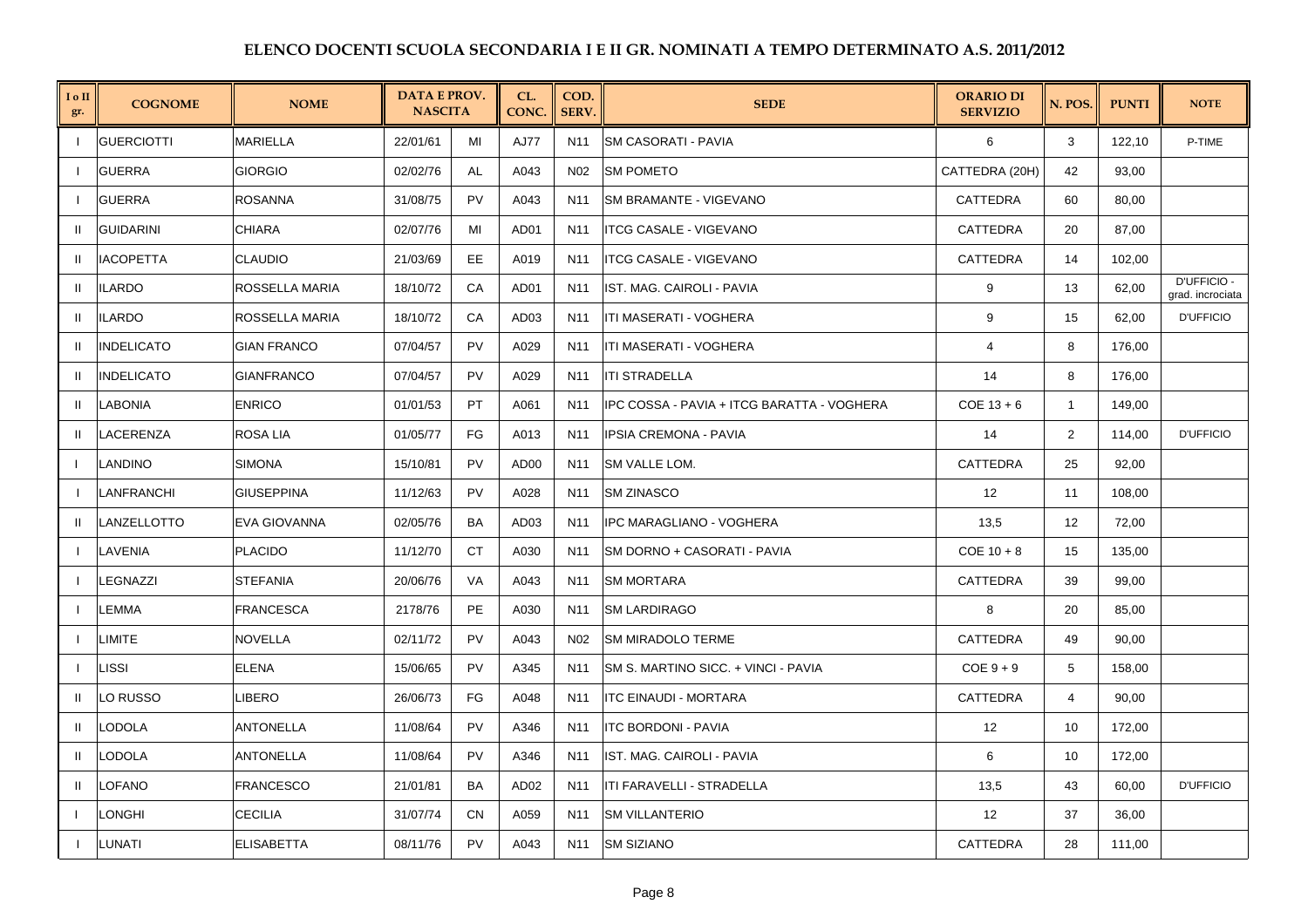| I o II<br>gr. | <b>COGNOME</b>     | <b>NOME</b>       | <b>DATA E PROV.</b><br><b>NASCITA</b> |           | CL.<br><b>CONC</b> | COD.<br><b>SERV.</b> | <b>SEDE</b>                                            | <b>ORARIO DI</b><br><b>SERVIZIO</b> | N. POS.      | <b>PUNTI</b> | <b>NOTE</b> |
|---------------|--------------------|-------------------|---------------------------------------|-----------|--------------------|----------------------|--------------------------------------------------------|-------------------------------------|--------------|--------------|-------------|
| -II.          | <b>MACCARINI</b>   | <b>FABIO</b>      | 21/10/66                              | <b>PV</b> | A017               | N <sub>11</sub>      | ITG VOLTA SERALE + IPC COSSA SERALE - PAVIA            | $10 + 7$                            | 3            | 170,00       |             |
| $\mathbf{H}$  | <b>MACULOTTI</b>   | KATIA             | 02/08/75                              | <b>BS</b> | A013               | N11                  | ITI CARDANO - PAVIA                                    | 9                                   | 3            | 114,00       |             |
| $\mathbf{H}$  | MADDE'             | <b>CRISTINA</b>   | 07/07/66                              | PV        | A050               | N11                  | ITC BORDONI + IPC COSSA - PAVIA                        | $COE$ 12 + 6                        | 10           | 135,00       |             |
|               | <b>MADINI</b>      | MAURO             | 15/02/75                              | <b>PV</b> | A043               | N11                  | SM BELGIOIOSO + VILLANTERIO                            | $8 + 8$                             | 66           | 74,00        |             |
|               | MAGA               | CLAUDIA           | 01/05/77                              | PV        | AD00               | N11                  | <b>SM BELGIOIOSO</b>                                   | CATTEDRA                            | 36           | 82,00        |             |
|               | <b>MAGISTRALI</b>  | <b>ELISABETTA</b> | 21/07/72                              | PV        | A047               | N <sub>11</sub>      | ITI + IPSIA - STRADELLA                                | $9 + 7$                             | 5 BIS        | 152,00       |             |
|               | MALACALZA          | SUSANNA           | 24/07/64                              | <b>PV</b> | A028               | N11                  | <b>SM DORNO</b>                                        | 10                                  | 13           | 100,00       |             |
|               | <b>MALASPINA</b>   | GIULIA            | 27/05/80                              | PV        | A059               | N11                  | <b>SM PLANA - VOGHERA</b>                              | CATTEDRA                            | 16           | 100,00       |             |
|               | <b>MALCHIODI</b>   | <b>ROBERTA</b>    | 18/10/76                              | PV        | AD00               | N11                  | <b>SM MONTU'</b>                                       | CATTEDRA                            | 35           | 83,00        |             |
|               | <b>MALINVERNO</b>  | ANNA LISA         | 09/03/71                              | <b>PV</b> | A345               | N11                  | <b>ICTP VIGEVANO</b>                                   | 12                                  | 21           | 121,00       |             |
| H.            | MALTESE            | GIUSEPPE          | 18/12/75                              | RG        | AD01               | N11                  | ITI CARAMUEL - VIGEVANO                                | CATTEDRA                            | 16           | 94,00        |             |
|               | <b>MANDRINO</b>    | <b>ANNA MARIA</b> | 26/09/62                              | <b>PV</b> | A060               | N11                  | ITI CARAMUEL - VIGEVANO                                | CATTEDRA                            | 2            | 237,00       |             |
|               | <b>MANFRIN</b>     | <b>MONICA</b>     | 16/10/71                              | PV        | A028               | N02                  | SM ROBECCHI - VIGEVANO                                 | CATTEDRA (20H)                      | 12           | 103,00       |             |
| <b>II</b>     | <b>MANGIATERRA</b> | DARIA             | 25/01/76                              | <b>MC</b> | A047               | N11                  | IPSIA CREMONA - PAVIA                                  | $\overline{7}$                      | 8            | 134,00       |             |
|               | <b>MANGIATERRA</b> | DARIA             | 25/01/76                              | <b>MC</b> | A047               | N <sub>11</sub>      | IPC COSSA - PAVIA                                      | 9                                   | 8            | 134,00       |             |
|               | <b>MANGO</b>       | <b>ANTONIO</b>    | 26/01/66                              | СE        | AD00               | N11                  | <b>SM CHIGNOLO</b>                                     | <b>CATTEDRA</b>                     | 38           | 79,00        |             |
|               | <b>MANTOVANI</b>   | PAOLO ALESSANDRO  | 21/12/66                              | PV        | A030               | N11                  | <b>SM MARCIGNAGO</b>                                   | 10                                  | 9            | 163,00       |             |
| H.            | <b>MARAZZI</b>     | ALESSANDRO        | 30/01/71                              | <b>VA</b> | AD01               | N <sub>11</sub>      | IPC CASTOLDI - VIGEVANO + IPSIA RONCALLI -<br>VIGEVANO | $COE 9 + 9$                         | 23           | 83,00        |             |
| H.            | <b>MARCHETTI</b>   | <b>PIERLUIGI</b>  | 04/07/59                              | PV        | AD01               | N11                  | <b>IPSIA STRADELLA</b>                                 | CATTEDRA                            | 18           | 92,00        |             |
|               | <b>MARINO</b>      | MARTA             | 10/07/78                              | PV        | A043               | N11                  | <b>SM CONFIENZA</b>                                    | 12                                  | 105          | 30,00        |             |
|               | <b>MARTINOTTI</b>  | CLAUDIA MARIA     | 12/10/65                              | PV        | A030               | N <sub>11</sub>      | <b>SM VINCI</b>                                        | <b>CATTEDRA</b>                     | 14           | 138,00       |             |
|               | <b>MAVIO</b>       | ROBERTA MARIA     | 21/05/79                              | PV        | A043               | N11                  | <b>SM BELGIOIOSO</b>                                   | CATTEDRA                            | 26           | 111,00       |             |
| $\mathbf{H}$  | <b>MELLA</b>       | <b>STEFANIA</b>   | 16/01/66                              | PV        | A036               | N11                  | IST. MAG. CAIROLI - PAVIA                              | CATTEDRA                            | $\mathbf{1}$ | 187,00       |             |
| $\mathbf{u}$  | <b>MELONI</b>      | <b>DANIELA</b>    | 20/12/75                              | CA        | A050               | N11                  | <b>ITG VOLTA OSPEDALE - PAVIA</b>                      | <b>CATTEDRA</b>                     | 11           | 128,00       |             |
| Ш             | <b>MERIGGI</b>     | SIMONA            | 13/09/63                              | PV        | A058               | N11                  | <b>IPA POLLINI - MORTARA</b>                           | CATTEDRA                            | $\mathbf{1}$ | 184,00       |             |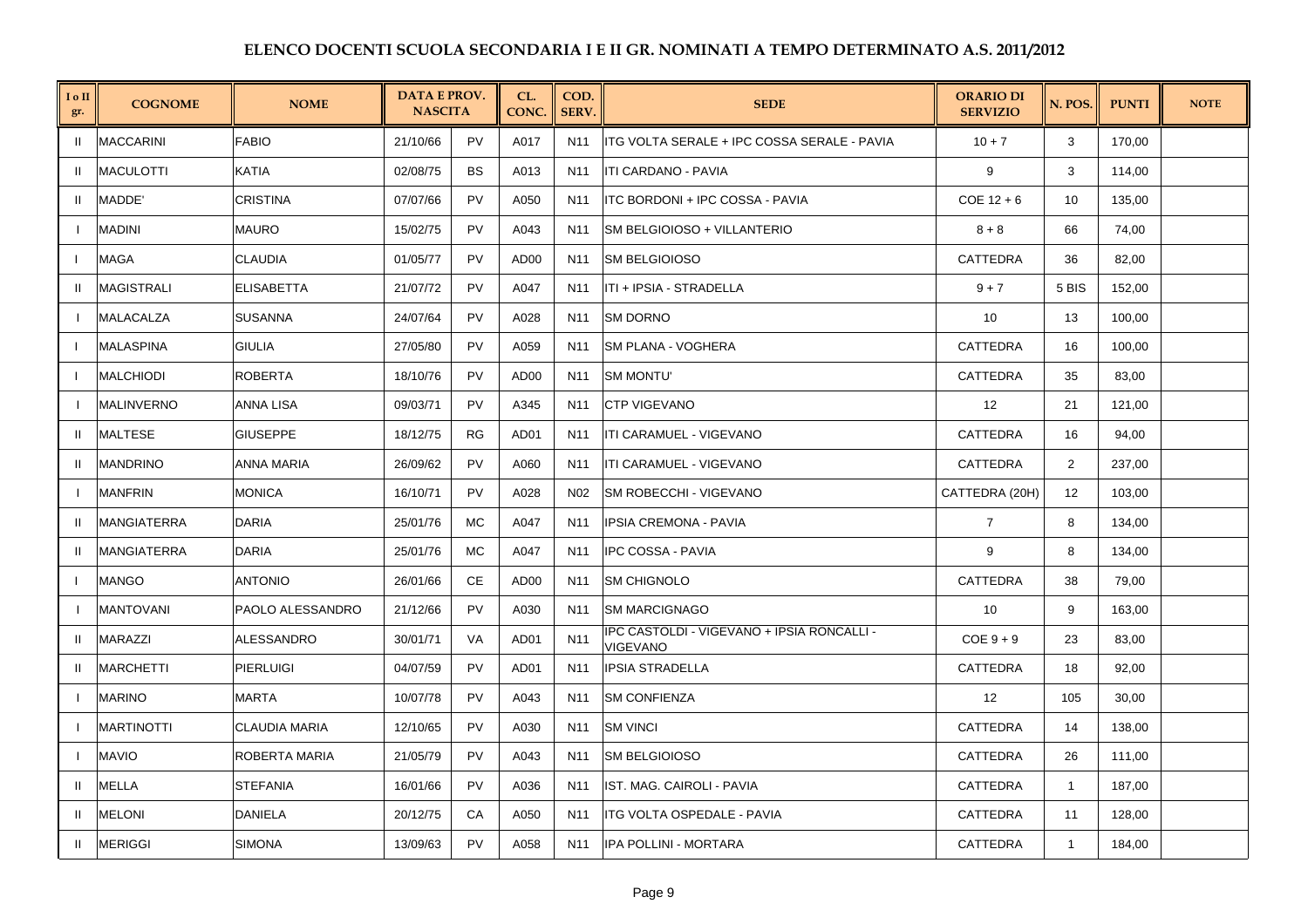| I o II<br>gr.            | <b>COGNOME</b>    | <b>NOME</b>        | <b>DATA E PROV.</b><br><b>NASCITA</b> |           | CL.<br>CONC.     | COD.<br><b>SERV.</b> | <b>SEDE</b>                            | <b>ORARIO DI</b><br><b>SERVIZIO</b> | N. POS.        | <b>PUNTI</b> | <b>NOTE</b> |
|--------------------------|-------------------|--------------------|---------------------------------------|-----------|------------------|----------------------|----------------------------------------|-------------------------------------|----------------|--------------|-------------|
| $\mathbf{H}$             | <b>MESSINA</b>    | <b>MARIA LUISA</b> | 06/11/73                              | <b>CT</b> | AD <sub>02</sub> | N <sub>11</sub>      | <b>IPSIA RONCALLI - VIGEVANO</b>       | CATTEDRA                            | 20             | 118,00       |             |
| $\mathbf{H}$             | <b>MIATTON</b>    | <b>DONATELLA</b>   | 31/01/61                              | <b>PV</b> | A029             | N <sub>02</sub>      | IPSIA VARZI + IPC MARAGLIANO VOGHERA   | $COE$ 10 + 8                        | $\overline{7}$ | 214,00       |             |
| $\mathbf{I}$             | MIRABELLI         | LIDIA              | 13/02/62                              | PV        | A345             | N11                  | SM P.P. MORONE + CORTEOLONA            | $COE$ 15 + 3                        | 4              | 163,00       |             |
| $\mathbf{u}$             | <b>MONTAGNA</b>   | GIULIA             | 10/11/78                              | <b>PV</b> | A050             | N <sub>11</sub>      | <b>ITCG BARATTA CARCERE - VOGHERA</b>  | $\overline{7}$                      | 21             | 107,00       |             |
| $\mathbf{H}$             | <b>MONTANI</b>    | ANNA CHIARA        | 05/10/74                              | <b>PV</b> | AD <sub>02</sub> | N11                  | IPSIA RONCALLI - VIGEVANO              | <b>CATTEDRA</b>                     | 26             | 111,00       |             |
| $\overline{\phantom{a}}$ | <b>MORETTO</b>    | DANIA              | 07/01/74                              | <b>PV</b> | A059             | N <sub>11</sub>      | <b>SM MORTARA</b>                      | 12                                  | 15             | 108,00       |             |
|                          | <b>MORINI</b>     | <b>ALESSANDRA</b>  | 31/01/81                              | <b>PV</b> | A043             | N11                  | <b>SM TORREVECCHIA PIA + LARDIRAGO</b> | $COE$ 16 + 2                        | 56             | 84,00        |             |
| $\mathbf{H}$             | <b>MORO</b>       | ELENA              | 30/08/67                              | <b>PV</b> | A346             | N11                  | <b>ITG VOLTA SERALE - PAVIA</b>        | 8                                   | $\overline{7}$ | 181,00       |             |
|                          | <b>MORONE</b>     | ANNAMARIA          | 20/07/64                              | <b>PV</b> | A345             | N02                  | <b>CTP VIGEVANO</b>                    | 15                                  | 8              | 156,00       | P-TIME      |
|                          | <b>MOTTA</b>      | <b>ELISABETTA</b>  | 13/07/81                              | <b>PV</b> | A030             | N11                  | SM MONTU' + S. MARIA VERSA             | $COE$ 12 + 6                        | 21             | 83,00        |             |
| <b>II</b>                | <b>MOTTA</b>      | <b>SILVIA</b>      | 02/03/76                              | GE        | A050             | N <sub>11</sub>      | <b>IPC COSSA - PAVIA</b>               | 9                                   | 13             | 122,00       |             |
|                          | <b>NALDI</b>      | <b>FAUSTA</b>      | 09/12/79                              | <b>PV</b> | A043             | N11                  | <b>SM SIZIANO</b>                      | 10                                  | 71             | 69,00        |             |
| $\mathbf{H}$             | <b>NIBOLDI</b>    | CARLA              | 16/05/65                              | PV        | A017             | N11                  | ITC EINAUDI - MORTARA                  | 10                                  | $\mathbf{1}$   | 191,00       |             |
| $\mathbf{I}$             | <b>NOBILI</b>     | GIUSEPPINA MARIA   | 08/09/73                              | <b>PV</b> | A245             | N11                  | <b>SM MORTARA</b>                      | 16                                  | 11             | 97,00        |             |
| $\mathbf{H}$             | <b>NOCERA</b>     | <b>FAUSTO</b>      | 24/06/78                              | AG        | A035             | N <sub>11</sub>      | <b>IPSIA VARZI</b>                     | 16                                  | $\mathbf{1}$   | 63,00        |             |
| H.                       | <b>NONNA</b>      | <b>MONICA</b>      | 30/09/72                              | <b>PV</b> | A048             | N <sub>02</sub>      | <b>ITCG BARATTA - VOGHERA</b>          | <b>CATTEDRA</b>                     | 2              | 166.00       |             |
| H.                       | <b>OLIVERI</b>    | MILENA             | 3175/76                               | GE        | AD01             | N11                  | ITA GALLINI + IPSIA CALVI - VOGHERA    | $COE 9 + 9$                         | 17             | 93,00        |             |
| $\blacksquare$           | <b>ORSI</b>       | <b>ALESSANDRA</b>  | 09/11/76                              | <b>PV</b> | A043             | N11                  | <b>SM VERRUA</b>                       | CATTEDRA                            | 32             | 105,00       |             |
| <b>II</b>                | PAGANI            | <b>MARINA</b>      | 17/12/72                              | <b>PV</b> | A047             | N <sub>11</sub>      | ITI CARAMUEL - VIGEVANO                | 13                                  | 3              | 158,00       |             |
|                          | <b>PALANO</b>     | <b>SILVIA</b>      | 11/07/79                              | <b>BR</b> | AD00             | N11                  | <b>SM LOMELLO</b>                      | CATTEDRA                            | 95             | 20,00        |             |
| H.                       | <b>PALMITESSA</b> | DANIELE            | 13/12/73                              | PV        | A025             | N <sub>11</sub>      | LICEO CAIROLI - VIGEVANO               | 10                                  | 2              | 148,00       |             |
| H.                       | <b>PANIZZI</b>    | <b>SILVIA</b>      | 26/12/76                              | ΙM        | AD <sub>02</sub> | N11                  | LICEO ARTISTICO VOLTA - PAVIA          | CATTEDRA (20H)                      | 11             | 133,00       |             |
| $\mathbf{H}$             | PANZA             | <b>MONICA</b>      | 07/06/69                              | <b>PV</b> | A019             | N11                  | IPA POLLINI - MORTARA                  | 8                                   | 6              | 180,00       |             |
| $\mathbf{I}$             | <b>PASCIUTO</b>   | <b>MARIANGELA</b>  | 27/06/79                              | LT.       | A043             | N <sub>02</sub>      | SM P.P. MORONE + BELGIOIOSO            | $COE$ 14 + 4                        | 50             | 89,00        |             |
|                          | PELA'             | MARIA CRISTINA     | 30711/71                              | AN        | A345             | N11                  | <b>CTP VIGEVANO</b>                    | 9                                   | 18             | 130,00       | P-TIME      |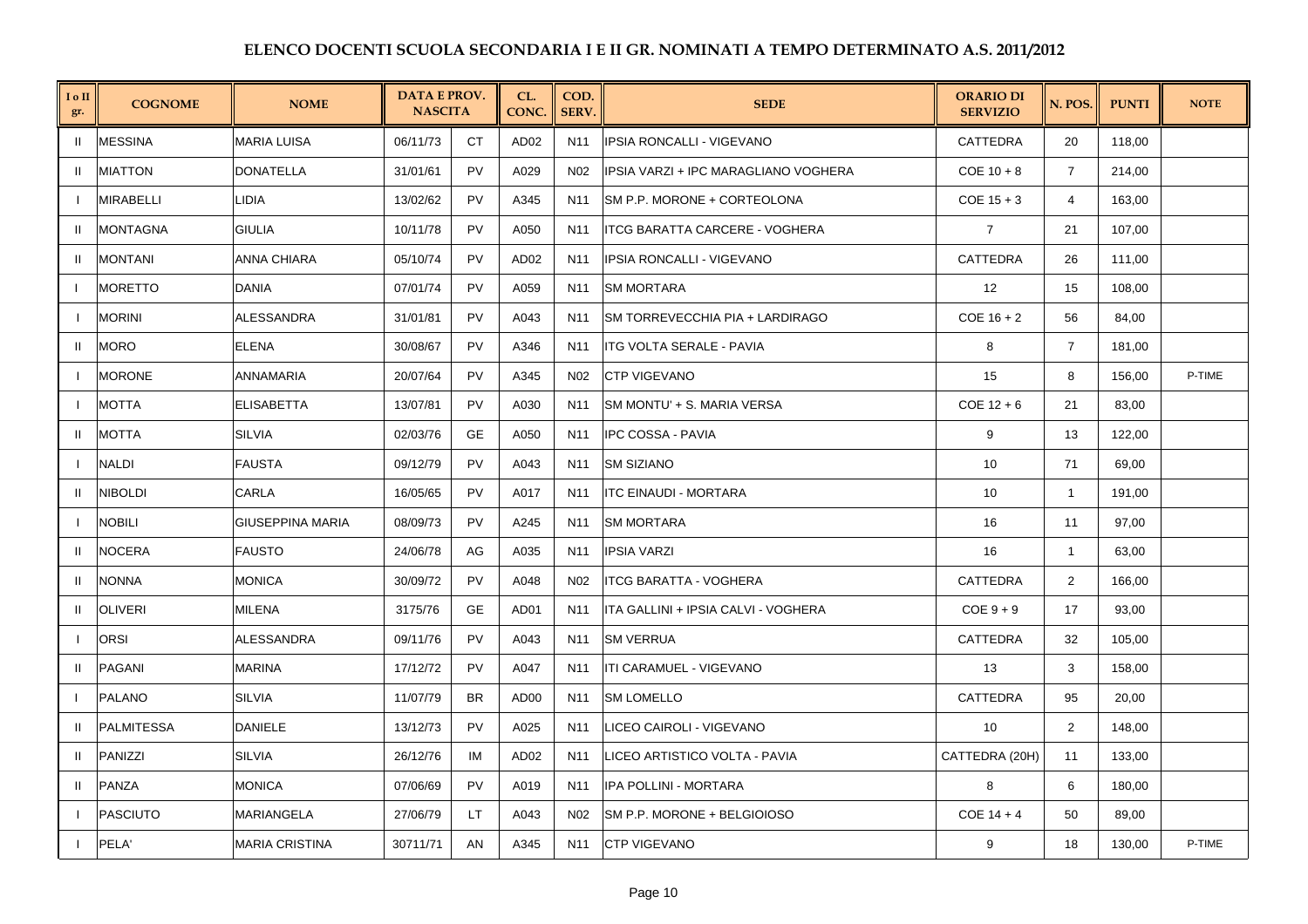| I o II<br>gr. | <b>COGNOME</b>     | <b>NOME</b>           | <b>DATA E PROV.</b><br><b>NASCITA</b> |               | CL.<br>CONC.     | COD.<br>SERV.   | <b>SEDE</b>                            | <b>ORARIO DI</b><br><b>SERVIZIO</b> | N. POS.        | <b>PUNTI</b> | <b>NOTE</b>       |
|---------------|--------------------|-----------------------|---------------------------------------|---------------|------------------|-----------------|----------------------------------------|-------------------------------------|----------------|--------------|-------------------|
|               | <b>PENNATI</b>     | <b>DARIO</b>          | 16/09/68                              | <b>PV</b>     | AD00             | N <sub>11</sub> | <b>SM BELGIOIOSO</b>                   | CATTEDRA                            | 33             | 84,00        |                   |
|               | <b>PERONIO</b>     | <b>ANNA</b>           | 24/09/81                              | <b>PD</b>     | AD00             | N <sub>11</sub> | <b>SM BELGIOIOSO + STRADELLA</b>       | $COE 9 + 9$                         | 67 BIS         | 32,00        |                   |
| $\mathbf{H}$  | <b>PINARDI</b>     | <b>ELISABETTA</b>     | 23/02/77                              | <b>PV</b>     | AD <sub>02</sub> | N <sub>11</sub> | <b>IPSIA SANNAZZARO</b>                | <b>CATTEDRA</b>                     | 35             | 84,00        |                   |
| $\mathbf{H}$  | <b>PLATINI</b>     | <b>ELISABETTA</b>     | 09/02/64                              | PV            | A036             | N <sub>11</sub> | IPC MARAGLIANO - VOGHERA               | 8                                   | 3              | 166,00       |                   |
| $\mathbf{I}$  | <b>POCATERRA</b>   | ANNALISA              | 09/10/70                              | <b>PV</b>     | AD00             | N11             | <b>SM BRONI + STRADELLA</b>            | $COE$ 13,5 + 4,5                    | 59             | 51,00        |                   |
| $\mathbf{u}$  | <b>POGGI</b>       | <b>ELISA</b>          | 16/01/78                              | <b>PV</b>     | AD <sub>01</sub> | N <sub>11</sub> | IPA POLLINI - MORTARA                  | <b>CATTEDRA</b>                     | 21             | 84,00        |                   |
|               | <b>POLANI</b>      | <b>DAVIDE MARIO</b>   | 14/10/78                              | <b>PV</b>     | AD00             | N11             | <b>SM CANNETO</b>                      | CATTEDRA                            | 39             | 79,00        |                   |
| $\mathbf{H}$  | <b>PRATOLA</b>     | <b>FRANCESCA</b>      | 04/07/81                              | AV            | AD <sub>02</sub> | N <sub>11</sub> | LICEO OMODEO                           | CATTEDRA                            | 36             | 78,00        |                   |
| H.            | <b>PULEJO</b>      | MARIA                 | 12/05/66                              | СT            | A346             | N11             | <b>LICEO TARAMELLI</b>                 | CATTEDRA                            | 5              | 193,00       |                   |
| - 1           | QUAGLIA            | MARIANGELA            | 19/11/79                              | <b>PV</b>     | A043             | N11             | <b>SM CANDIA</b>                       | 8                                   | 61             | 78,00        |                   |
| - 1           | <b>QUINTO</b>      | <b>GIUSEPPINA</b>     | 22/11/72                              | MT            | A043             | N <sub>02</sub> | <b>SM CASORATE PRIMO + BEREGUARDO</b>  | $COE$ 12 + 6                        | 46             | 92,00        |                   |
|               | <b>RAFFAELE</b>    | <b>RICCARDO</b>       | 25/05/80                              | МE            | A028             | N02             | <b>SM ROBBIO + PALESTRO</b>            | $COE$ 14 + 6                        | 18             | 66,00        | <b>D'UFFICIO</b>  |
| $\mathbf{H}$  | <b>RAMAIOLA</b>    | <b>ANGELA MARIA</b>   | 01/05/53                              | <b>PV</b>     | A036             | N11             | <b>IPC COSSA - PAVIA</b>               | 8                                   | $\overline{4}$ | 151,00       |                   |
| $\mathbf{H}$  | RANZANI            | <b>CLAUDIA</b>        | 14/06/77                              | PV            | A050             | N <sub>11</sub> | IPA POLLINI - MORTARA                  | 12                                  | 19             | 111,00       |                   |
| $\mathbf{I}$  | RANZINI            | <b>FEDERICA</b>       | 19/10/78                              | <b>PV</b>     | AD00             | N11             | SM CASORATI - PAVIA + S. MARTINO SICC. | $COE 9 + 9$                         | 16             | 109,00       |                   |
| H             | <b>RASCONI</b>     | <b>FABIO</b>          | 08/08/75                              | <b>BS</b>     | AD01             | N <sub>11</sub> | <b>IPSIA VARZI</b>                     | CATTEDRA                            | 12             | 105,00       |                   |
| $\mathbf{H}$  | <b>REALMONTE</b>   | <b>MARGHERITA</b>     | 09/03/76                              | BA            | AD <sub>02</sub> | N <sub>11</sub> | IPSIA RONCALLI - VIGEVANO              | CATTEDRA                            | 24             | 113,00       |                   |
| $\mathbf{H}$  | REDAELLI           | <b>GIOVANNA</b>       | 22/02/73                              | <sub>CO</sub> | AD <sub>02</sub> | N11             | ITA GALLINI - VOGHERA                  | 9                                   | 28             | 107,00       |                   |
|               | <b>RENATI</b>      | <b>CRISTINA</b>       | 06/09/69                              | PV            | A028             | N02             | <b>SM LUNGAVILLA + CASEI GEROLA</b>    | $COE$ 12 + 6                        | 5              | 149,00       |                   |
| $\mathbf{u}$  | RESTAGNO           | ANNA                  | 19/11/61                              | <b>VV</b>     | A019             | N <sub>11</sub> | IPA POLLINI - MORTARA                  | CATTEDRA                            | 25             | 84,00        | <b>RISERVISTA</b> |
| H             | <b>RIMOLA</b>      | <b>ROBERTA</b>        | 03/08/70                              | <b>PV</b>     | A047             | N <sub>11</sub> | <b>IPC COSSA - PAVIA</b>               | CATTEDRA                            | $\overline{7}$ | 145,00       |                   |
| H.            | <b>ROLANDI</b>     | <b>GIANCARLO</b>      | 18/01/76                              | AL            | A035             | N11             | IPSIA + ITI MASERATI - VOGHERA         | $7 + 7$                             | 2              | 63,00        |                   |
| $\mathbf{I}$  | <b>ROLANDI</b>     | MARIA MADDALENA       | 05/08/71                              | <b>PV</b>     | A345             | N02             | <b>SM VALLE + CANDIA</b>               | $COE$ 15 + 3                        | 10             | 153,00       |                   |
| $\mathbf{H}$  | ROMBOLA'           | <b>COSMINA</b>        | 01/07/74                              | <b>VV</b>     | AD01             | N <sub>11</sub> | IPSIA CALVI - VOGHERA                  | CATTEDRA                            | 14             | 100,00       |                   |
| H.            | <b>RONCAGLIONE</b> | <b>MARIA VITTORIA</b> | 10/04/66                              | MI            | A346             | N11             | ITCG CASALE + IPSIA - VIGEVANO         | $8 + 8$                             | 9              | 178,00       |                   |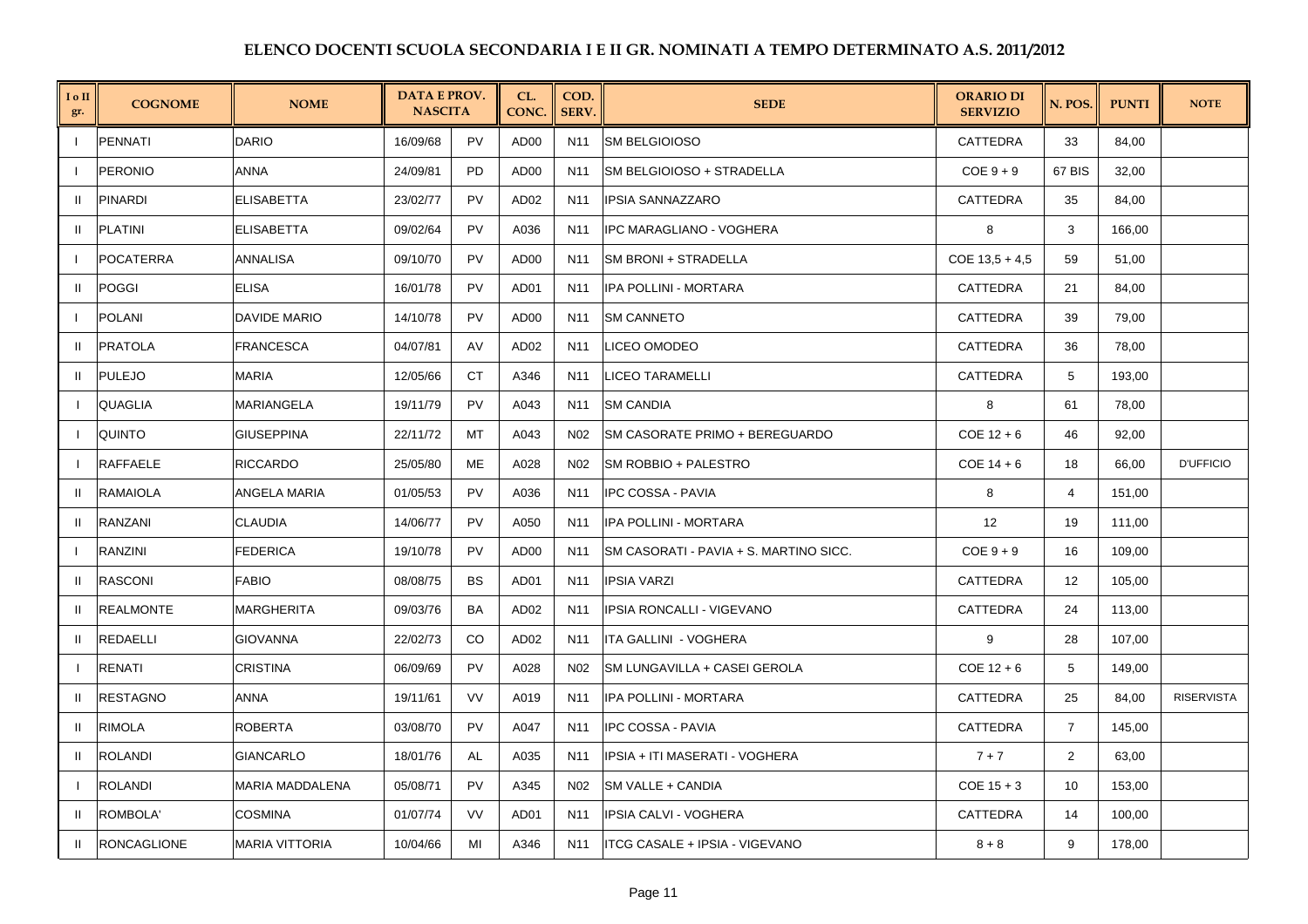| I o II<br>gr.  | <b>COGNOME</b>    | <b>NOME</b>         | <b>DATA E PROV.</b><br><b>NASCITA</b> |           | CL.<br>CONC.     | COD.<br><b>SERV.</b> | <b>SEDE</b>                      | <b>ORARIO DI</b><br><b>SERVIZIO</b> | N. POS.        | <b>PUNTI</b> | <b>NOTE</b>       |
|----------------|-------------------|---------------------|---------------------------------------|-----------|------------------|----------------------|----------------------------------|-------------------------------------|----------------|--------------|-------------------|
| $\mathbf{I}$   | <b>RONDINA</b>    | <b>GIADA</b>        | 28/09/78                              | <b>PV</b> | A043             | N11                  | <b>SM CASSOLNOVO</b>             | 8                                   | 79             | 53,00        |                   |
|                | <b>ROSSI</b>      | ANNA                | 15/03/66                              | <b>PV</b> | A345             | N11                  | <b>SM BELGIOIOSO</b>             | 9                                   | 12             | 141,00       |                   |
| $\mathbf{I}$   | <b>ROSSI</b>      | <b>MARILISA</b>     | 06/05/72                              | PV        | A043             | N02                  | <b>SM LUNGAVILLA</b>             | CATTEDRA                            | 16             | 125,00       |                   |
|                | <b>ROVERSI</b>    | <b>FRANCESCA</b>    | 19/07/77                              | <b>BS</b> | A043             | N11                  | <b>SM SIZIANO</b>                | <b>CATTEDRA</b>                     | 19             | 120,00       |                   |
| $\mathbf{I}$   | <b>RUFFINONI</b>  | MARCO               | 26/08/76                              | <b>PV</b> | A043             | N11                  | <b>SM LOMELLO</b>                | CATTEDRA                            | 38             | 99,00        |                   |
| $\mathbf{H}$   | <b>RUJU</b>       | PAOLA               | 28/04/67                              | SS        | A346             | N <sub>11</sub>      | <b>ITA GALLINI - VOGHERA</b>     | $\overline{7}$                      | 21             | 127,00       |                   |
| H.             | <b>RUJU</b>       | <b>PAOLA</b>        | 28/04/67                              | SS        | A346             | N11                  | IST. MAG. CAIROLI - PAVIA        | 8                                   | 21             | 127,00       |                   |
| H.             | <b>RUSCIGNO</b>   | VITANGELO           | 27/03/71                              | BA        | A071             | N11                  | ITI CARAMUEL - VIGEVANO          | 9                                   | 3              | 72,00        |                   |
| $\mathbf{H}$   | <b>RUSSO</b>      | <b>ANTONELLA</b>    | 08/03/75                              | MI        | A013             | N11                  | IPA POLLINI - MORTARA            | 11                                  | 6              | 105,00       |                   |
| $\mathbf{H}$   | <b>RUSSO</b>      | COSTANTINA          | 27/02/58                              | FG        | A076             | N11                  | IPC MARAGLIANO - VOGHERA         | CATTEDRA                            | 2              | 22,00        |                   |
| $\mathbf{H}$   | SALA              | ANDREA              | 15/06/71                              | PV        | A016             | N11                  | <b>ITCG CASALE - VIGEVANO</b>    | CATTEDRA                            | $\overline{2}$ | 152,00       |                   |
| $\mathbf{H}$   | SALVATORE         | GIUSEPPE            | 17/07/67                              | FG        | AD01             | N11                  | <b>IPC CASORATE PRIMO</b>        | 13,5                                | 24             | 82,00        |                   |
| $\mathbf{u}$   | <b>SALVATORE</b>  | <b>GIUSEPPE</b>     | 17/07/67                              | FG        | AD <sub>04</sub> | N11                  | IPC COSSA - PAVIA                | 4,5                                 | 4              | 82,00        | grad. Incrociata  |
| $\mathbf{H}$   | SAMARANI          | ROSARIA             | 29/08/66                              | <b>CR</b> | A038             | N11                  | IPSIA CREMONA - PAVIA            | 8                                   | 3              | 114,00       |                   |
| $\mathbf{H}$   | SANTI             | <b>MARIA TERESA</b> | 08/04/57                              | PV        | A037             | N <sub>02</sub>      | LICEO OMODEO - MORTARA           | CATTEDRA                            | 5              | 139,00       |                   |
| $\mathbf{I}$   | <b>SANTORO</b>    | <b>STEFANIA</b>     | 28/10/78                              | <b>CS</b> | A245             | N <sub>02</sub>      | <b>SM CILAVEGNA</b>              | <b>CATTEDRA</b>                     | 8              | 108.00       |                   |
|                | <b>SARCHI</b>     | FRANCESCA           | 11/10/71                              | MI        | AD00             | N11                  | <b>SM MONTU'</b>                 | CATTEDRA                            | 20             | 106,00       |                   |
| $\mathbf{u}$   | <b>SARTORI</b>    | <b>ENRICO</b>       | 12/05/64                              | AL        | A016             | N11                  | <b>ITCG CASALE - VIGEVANO</b>    | CATTEDRA                            | $\overline{4}$ | 137,00       |                   |
| $\mathbf{u}$   | <b>SASSANELLI</b> | GRAZIA              | 25/07/82                              | BA        | AD <sub>02</sub> | N11                  | ITI CARAMUEL - VIGEVANO          | 13,5                                | 32             | 99,00        |                   |
| $\mathbf{H}$   | SASSANELLI        | GRAZIA              | 25/07/82                              | BA        | AD <sub>02</sub> | N11                  | <b>IPSIA RONCALLI - VIGEVANO</b> | 4,5                                 | 32             | 99,00        |                   |
| $\mathbf{H}$   | SAVINO            | ANNA MARTA          | 29/07/75                              | <b>NA</b> | A050             | N11                  | IPC MARAGLIANO - VOGHERA         | 10                                  | 16             | 115,00       |                   |
|                | <b>SCALFI</b>     | DAVIDE              | 15/04/83                              | PV        | AD00             | N11                  | <b>SM CASSOLNOVO</b>             | CATTEDRA                            | 50             | 65,00        |                   |
| $\mathbf{H}$   | <b>SCAPARRA</b>   | PAOLO               | 17/04/64                              | <b>PV</b> | A047             | N11                  | <b>ITI CARDANO - PAVIA</b>       | 8                                   | 23             | 50,00        | <b>RISERVISTA</b> |
| $\mathbf{I}$   | <b>SCAZZARI</b>   | ANNA                | 25/05/78                              | EE        | AD00             | N11                  | <b>SM GAMBOLO'</b>               | <b>CATTEDRA</b>                     | 52             | 63,00        |                   |
| $\blacksquare$ | <b>SCOLARO</b>    | ROBERTO             | 11/10/81                              | AG        | AD00             | N11                  | <b>SM MORTARA</b>                | <b>CATTEDRA</b>                     | 40             | 78,00        |                   |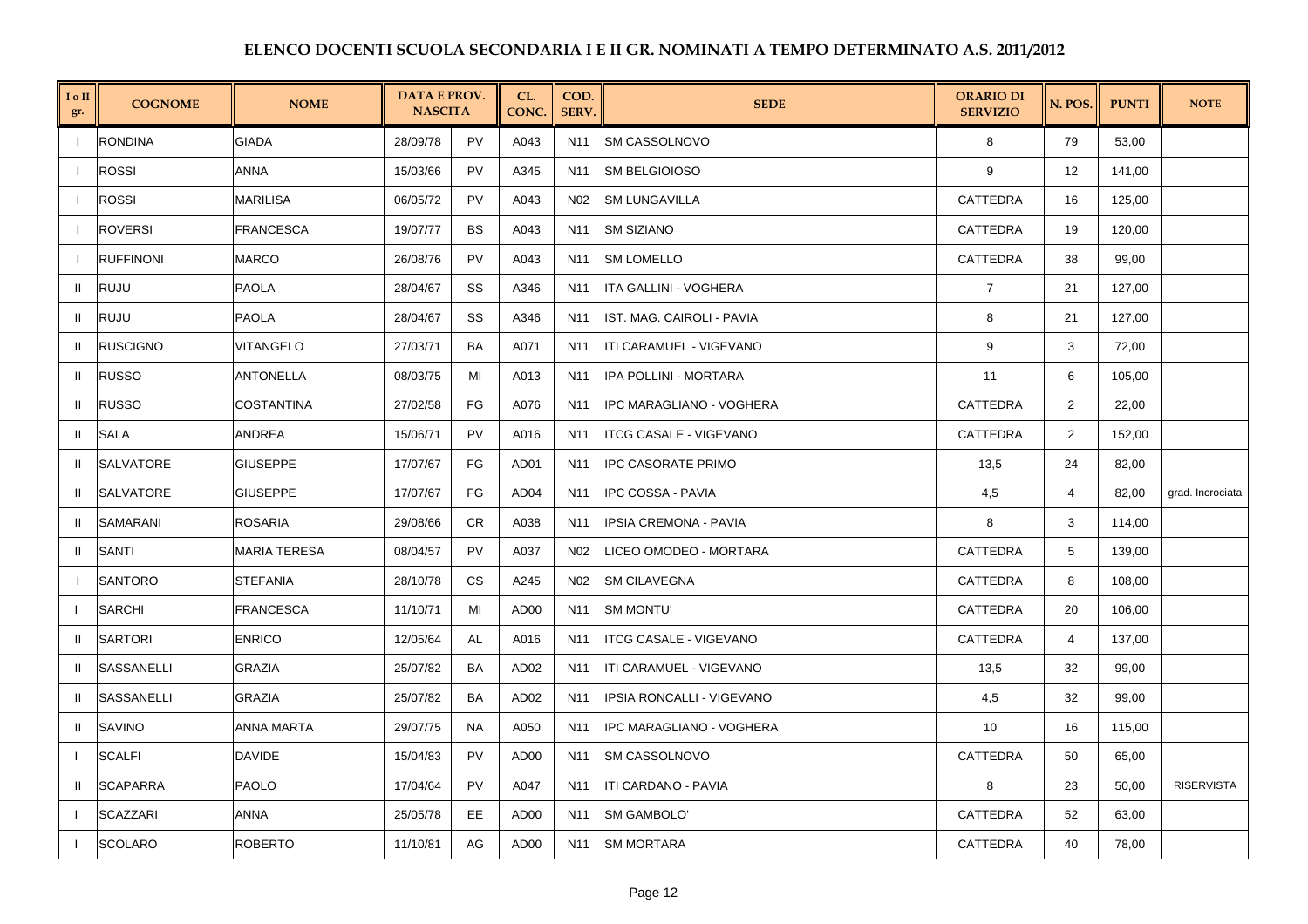| $I \circ II$<br>gr. | <b>COGNOME</b>   | <b>NOME</b>           | <b>DATA E PROV.</b><br><b>NASCITA</b> |           | CL.<br>CONC.     | COD.<br><b>SERV.</b> | <b>SEDE</b>                           | <b>ORARIO DI</b><br><b>SERVIZIO</b> | N. POS.        | <b>PUNTI</b> | <b>NOTE</b> |
|---------------------|------------------|-----------------------|---------------------------------------|-----------|------------------|----------------------|---------------------------------------|-------------------------------------|----------------|--------------|-------------|
| $\mathbf{I}$        | <b>SCUFFI</b>    | <b>SILVIA</b>         | 04/04/73                              | <b>SO</b> | A043             | N11                  | <b>SM VINCI - PAVIA</b>               | 10                                  | 68             | 74,00        |             |
|                     | SEBASTIANI       | <b>SILVIA</b>         | 02/01/77                              | PV        | A028             | N11                  | SM CHIGNOLO PO + P.P. MORONE          | $COE$ 12 + 6                        | 16             | 89,00        |             |
|                     | <b>SEMPIO</b>    | <b>PAOLA</b>          | 05/11/70                              | <b>PV</b> | A028             | N11                  | <b>SM MORTARA</b>                     | 16                                  | 8              | 126,00       |             |
|                     | <b>SERGIO</b>    | ILENIA                | 03/05/79                              | LE.       | AD00             | N <sub>11</sub>      | <b>SM BRAMANTE - VIGEVANO</b>         | <b>CATTEDRA</b>                     | 37             | 80,00        |             |
| $\mathbf{I}$        | <b>SFRECOLA</b>  | <b>ALESSANDRA</b>     | 28/12/73                              | BA        | AD <sub>02</sub> | N11                  | IPSIA RONCALLI - VIGEVANO             | CATTEDRA                            | 21             | 115,00       |             |
|                     | <b>SGARONI</b>   | <b>DAMIANO</b>        | 26/04/78                              | <b>PV</b> | AD00             | N11                  | <b>SM SANNAZZARO</b>                  | CATTEDRA                            | 41             | 78,00        |             |
|                     | <b>SICILIANO</b> | <b>CHIARA</b>         | 10/08/79                              | LE.       | AD00             | N11                  | <b>SM CASORATE PRIMO + MARCIGNAGO</b> | $COE$ 13,5 + 4,5                    | 55             | 60,00        |             |
| Ш                   | <b>SISTI</b>     | <b>MARCO GIUSEPPE</b> | 15/03/59                              | <b>PV</b> | A546             | N <sub>11</sub>      | LICEO OMODEO - MORTARA                | 12                                  | $\mathbf{1}$   | 235,00       |             |
|                     | SMALDONE         | <b>ANTONIO</b>        | 04/10/85                              | <b>SA</b> | <b>AJ77</b>      | N11                  | SM BRAMANTE - VIGEVANO                | 12                                  | 6              | 45,20        |             |
| $\mathbf{H}$        | SOZZANI          | <b>CHIARA</b>         | 09/08/77                              | PV        | A050             | N11                  | <b>ITCG CASALE - VIGEVANO</b>         | CATTEDRA                            | 12             | 122,00       |             |
| -II                 | <b>SPADARO</b>   | <b>ELIANA</b>         | 25/04/70                              | RG        | A037             | N <sub>11</sub>      | LICEO GALILEI - VOGHERA               | CATTEDRA                            | 10             | 127,00       |             |
| Ш.                  | <b>SPAGNOLO</b>  | CONCETTA              | 15/06/76                              | SA        | AD01             | N11                  | <b>IPC COSSA - PAVIA</b>              | CATTEDRA                            | 8              | 111,00       |             |
| $\mathbf{I}$        | SPAGNOLO         | PAOLO                 | 24/03/75                              | ME        | AD00             | N11                  | <b>SM CASSOLNOVO</b>                  | CATTEDRA                            | 51             | 64,00        |             |
| -II                 | <b>SPAIRANI</b>  | <b>MARIELLA</b>       | 21/06/59                              | <b>PV</b> | A246             | N <sub>02</sub>      | <b>ITCG CASALE - VIGEVANO</b>         | 15                                  | 2              | 184,00       | P-TIME      |
|                     | <b>SPINA</b>     | LORENZA               | 08/06/70                              | PV        | A245             | N11                  | <b>SM MORTARA</b>                     | CATTEDRA                            | 5              | 114,00       |             |
| -1                  | <b>TACCONI</b>   | <b>ELISA</b>          | 30/09/65                              | <b>TO</b> | AD00             | N <sub>11</sub>      | SM S. MARTINO SICC.                   | CATTEDRA                            | 12             | 111,00       |             |
| H                   | TAGLIANI         | LAURA                 | 17/09/72                              | <b>PV</b> | A246             | N11                  | <b>ITC BORDONI + IPC COSSA</b>        | $7 + 8$                             | 3              | 160,00       |             |
| H                   | <b>TALARICO</b>  | <b>ROSA</b>           | 18/07/79                              | CZ        | AD <sub>02</sub> | N <sub>11</sub>      | IPSIA RONCALLI - VIGEVANO             | CATTEDRA                            | 29             | 102,00       |             |
| -1                  | <b>TAMBURIN</b>  | <b>ELISABETTA</b>     | 08/10/73                              | <b>PV</b> | AD00             | N <sub>11</sub>      | SM CAVA + ZINASCO                     | $COE$ 13,5 + 4,5                    | 13             | 110,00       |             |
|                     | <b>TAORMINA</b>  | <b>GABRIELE</b>       | 04/05/77                              | <b>PA</b> | AD00             | N11                  | <b>SM CASORATE PRIMO</b>              | CATTEDRA                            | 42             | 76,00        |             |
| $\mathbf{I}$        | TARTARA          | VALENTINA             | 30/10/77                              | AL        | AD01             | N <sub>11</sub>      | IPC MARAGLIANO - VOGHERA              | CATTEDRA                            | $\overline{7}$ | 112,00       |             |
|                     | TAVA             | <b>MARISA</b>         | 24/09/64                              | BZ        | A545             | N11                  | <b>ISM VINCI - PAVIA</b>              | 10                                  | $\mathbf{1}$   | 137,00       |             |
| H                   | <b>TERRAGNO</b>  | <b>MARIA</b>          | 07/10/78                              | LE        | AD <sub>02</sub> | N11                  | <b>IPC CASTOLDI - VIGEVANO</b>        | CATTEDRA                            | 6              | 139,00       |             |
| H                   | <b>TIMPANARO</b> | <b>IVANA</b>          | 27/05/78                              | <b>PV</b> | A050             | N <sub>11</sub>      | <b>ITI CARDANO - PAVIA</b>            | <b>CATTEDRA</b>                     | 23             | 102,00       |             |
|                     | <b>TORNIELLI</b> | <b>SIMONE</b>         | 22/10/80                              | <b>PV</b> | AD00             | N11                  | <b>SM GARLASCO</b>                    | CATTEDRA                            | 26             | 91,00        |             |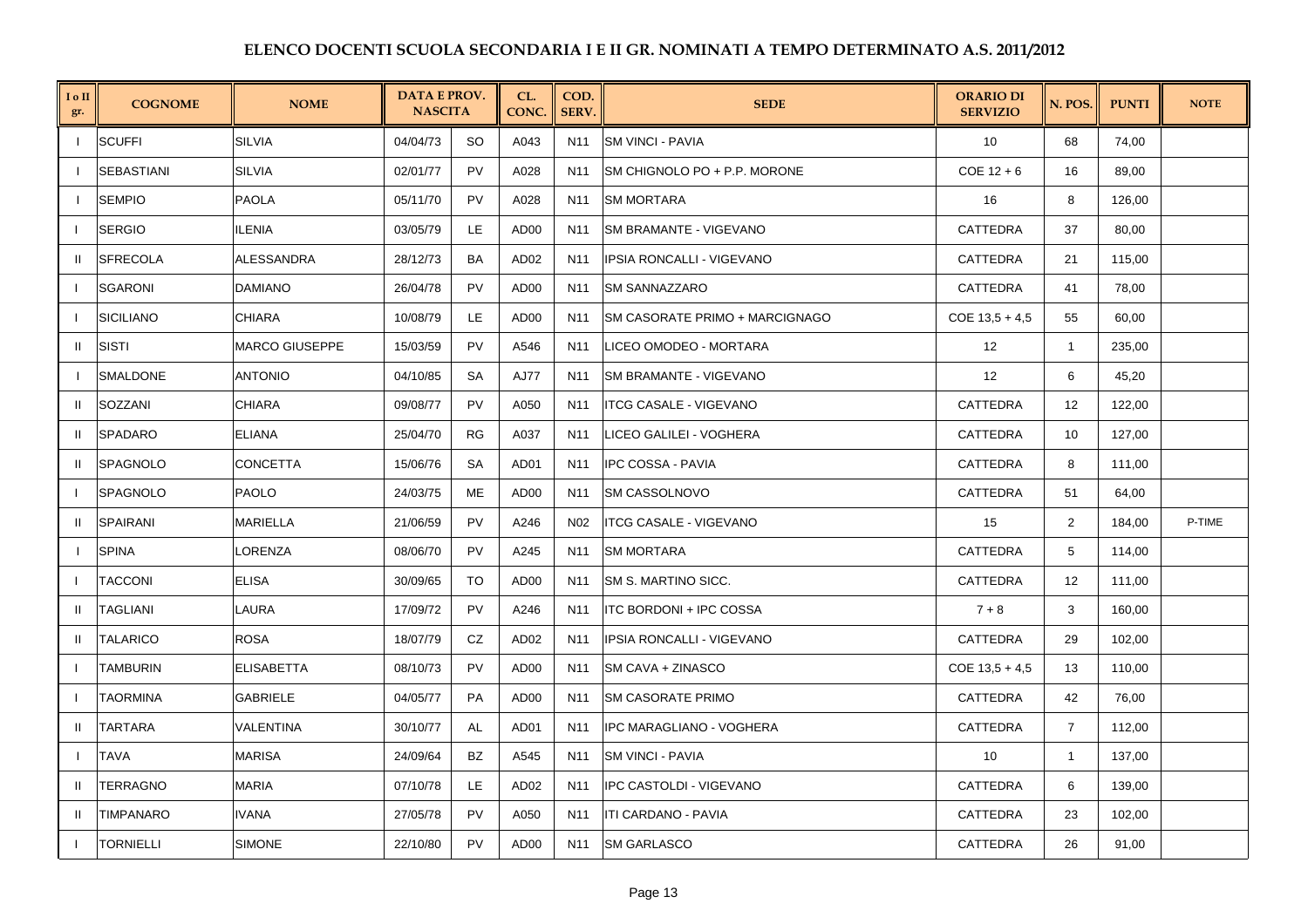| I o II<br>gr.  | <b>COGNOME</b>   | <b>NOME</b>          | <b>DATA E PROV.</b><br><b>NASCITA</b> |           | CL.<br>CONC.     | COD.<br><b>SERV.</b> | <b>SEDE</b>                               | <b>ORARIO DI</b><br><b>SERVIZIO</b> | N. POS.        | <b>PUNTI</b> | <b>NOTE</b> |
|----------------|------------------|----------------------|---------------------------------------|-----------|------------------|----------------------|-------------------------------------------|-------------------------------------|----------------|--------------|-------------|
| $\mathbf{I}$   | <b>TORRI</b>     | <b>SILVIA</b>        | 01/01/75                              | MI        | A028             | N <sub>11</sub>      | <b>SM VALLE LOM. + PIEVE DEL CAIRO</b>    | $COE$ 10 + 8                        | 22             | 57,00        |             |
|                | TORRIANI         | ALESSANDRO           | 14/07/79                              | PV        | AD <sub>00</sub> | N11                  | <b>SM SIZIANO</b>                         | 13,5                                | 61             | 45,00        |             |
| $\mathbf{H}$   | <b>TORRISI</b>   | <b>MARIA LETIZIA</b> | 23/02/75                              | СT        | AD <sub>02</sub> | N11                  | IST. MAG. CAIROLI + IPSIA CREMONA - PAVIA | $COE 9 + 9$                         | 12             | 133,00       |             |
| H.             | <b>TOSCANINI</b> | <b>CINZIA</b>        | 12/05/65                              | PV        | A047             | N <sub>11</sub>      | LICEO COPERNICO - PAVIA                   | CATTEDRA (20H)                      | 2              | 159,00       |             |
| -II            | TOTI             | FRANCESCO            | 21/04/75                              | <b>NA</b> | A050             | N11                  | ITI CARAMUEL - VIGEVANO                   | CATTEDRA                            | 17             | 115,00       |             |
| $\mathbf{H}$   | TRAGNI           | IMMARITA             | 23/06/79                              | BA        | AD <sub>02</sub> | N <sub>11</sub>      | IPSIA RONCALLI - VIGEVANO                 | CATTEDRA                            | 22             | 114,00       |             |
|                | TRAPELLI         | PAOLA                | 26/03/69                              | PV        | A047             | N11                  | ITG VOLTA SERALE - PAVIA                  | 15                                  | 5              | 153,00       | P-TIME      |
| $\mathbf{H}$   | <b>TREVISAN</b>  | <b>ALESSANDRA</b>    | 13/03/74                              | PV        | A048             | N11                  | <b>ITC EINAUDI - MORTARA</b>              | 12                                  | $\overline{7}$ | 72,00        | P-TIME      |
| $\overline{1}$ | <b>TRUNFIO</b>   | <b>BRUNO</b>         | 08/01/82                              | <b>RC</b> | AD00             | N11                  | SM BRAMANTE - VIGEVANO                    | CATTEDRA                            | 44             | 75,00        |             |
| -II            | UGGETTI          | RAFFAELA             | 23/11/61                              | PV        | A346             | N <sub>02</sub>      | <b>IPSIA CREMONA - PAVIA</b>              | CATTEDRA                            | $\overline{2}$ | 236,00       |             |
| $\mathbf{I}$   | VACCHI           | MARIA CRISTINA       | 22/07/65                              | MI        | A245             | N11                  | <b>SM VARZI</b>                           | 8                                   | 12             | 86,00        |             |
| H.             | <b>VELARDI</b>   | CARMELO              | 12/01/71                              | <b>RC</b> | A071             | N11                  | ITI CARAMUEL - VIGEVANO                   | CATTEDRA                            | $\overline{1}$ | 96,00        |             |
| $\mathbf{I}$   | VELLA            | <b>ANTONINO</b>      | 09/11/79                              | <b>TP</b> | A245             | N <sub>11</sub>      | <b>SM CASSOLNOVO</b>                      | 16                                  | 15             | 79,00        |             |
| $\mathbf{I}$   | <b>VERCESI</b>   | MANUELA              | 21/03/77                              | PV        | A043             | N11                  | <b>SM CHIGNOLO</b>                        | 10                                  | 67             | 74,00        |             |
|                | <b>VERCESI</b>   | MARIA LUISA          | 25/12/60                              | PV        | A546             | N11                  | LICEO GALILEI - VOGHERA                   | 8                                   | 2              | 187,00       |             |
| $\mathbf{H}$   | VERSACI          | FRANCESCA            | 08/09/76                              | <b>PA</b> | AD <sub>02</sub> | N <sub>11</sub>      | IPSIA RONCALLI - VIGEVANO                 | 9                                   | 31             | 99,00        |             |
| $\mathbf{u}$   | <b>VERSACI</b>   | FRANCESCA            | 08/09/76                              | PA        | AD <sub>02</sub> | N <sub>11</sub>      | <b>IPSIA RONCALLI - VIGEVANO</b>          | 9                                   | 31             | 99,00        |             |
|                | <b>VIGONI</b>    | GIANCARLO            | 13/02/80                              | <b>PV</b> | A030             | N <sub>11</sub>      | <b>SM MIRADOLO TERME</b>                  | 12                                  | 18             | 104,00       |             |
|                | <b>VILLA</b>     | <b>MICHELA</b>       | 12/09/72                              | <b>NO</b> | A059             | N11                  | <b>SM CASORATI - PAVIA</b>                | 12                                  | 32             | 60,00        |             |
|                | <b>VIOLANTE</b>  | NICOLA               | 02/06/66                              | <b>CS</b> | A019             | N11                  | IPA POLLINI - MORTARA                     | CATTEDRA                            | 4              | 189,00       |             |
| H.             | <b>VITOLO</b>    | MARIA                | 27/06/72                              | <b>SA</b> | AD <sub>03</sub> | N <sub>11</sub>      | LICEO OMODEO - MORTARA                    | CATTEDRA                            | $\overline{4}$ | 126,00       |             |
| H.             | <b>VULCANO</b>   | ANTONIETTA           | 14/11/71                              | <b>CS</b> | A050             | N <sub>11</sub>      | ITCG CASALE + IPC CASTOLDI - VIGEVANO     | $COE$ 11 + 8                        | 14             | 120,00       |             |
| H.             | <b>ZACCHETTI</b> | <b>DONATA</b>        | 04/02/60                              | PV        | A060             | N11                  | <b>IPSIA STRADELLA</b>                    | 8                                   | 5              | 196,00       |             |
| $\mathbf{I}$   | <b>ZANLUNGO</b>  | LUIGI                | 03/06/66                              | PV        | A030             | N11                  | SM CORTEOLONA + P.P. MORONE               | $COE$ 14 + 4                        | 3              | 139,00       |             |
|                | ZANOLETTI        | CLARA                | 20/06/76                              | PV        | A050             | N11                  | <b>ITCG CASALE - VIGEVANO</b>             | CATTEDRA                            | 3              | 151,00       |             |